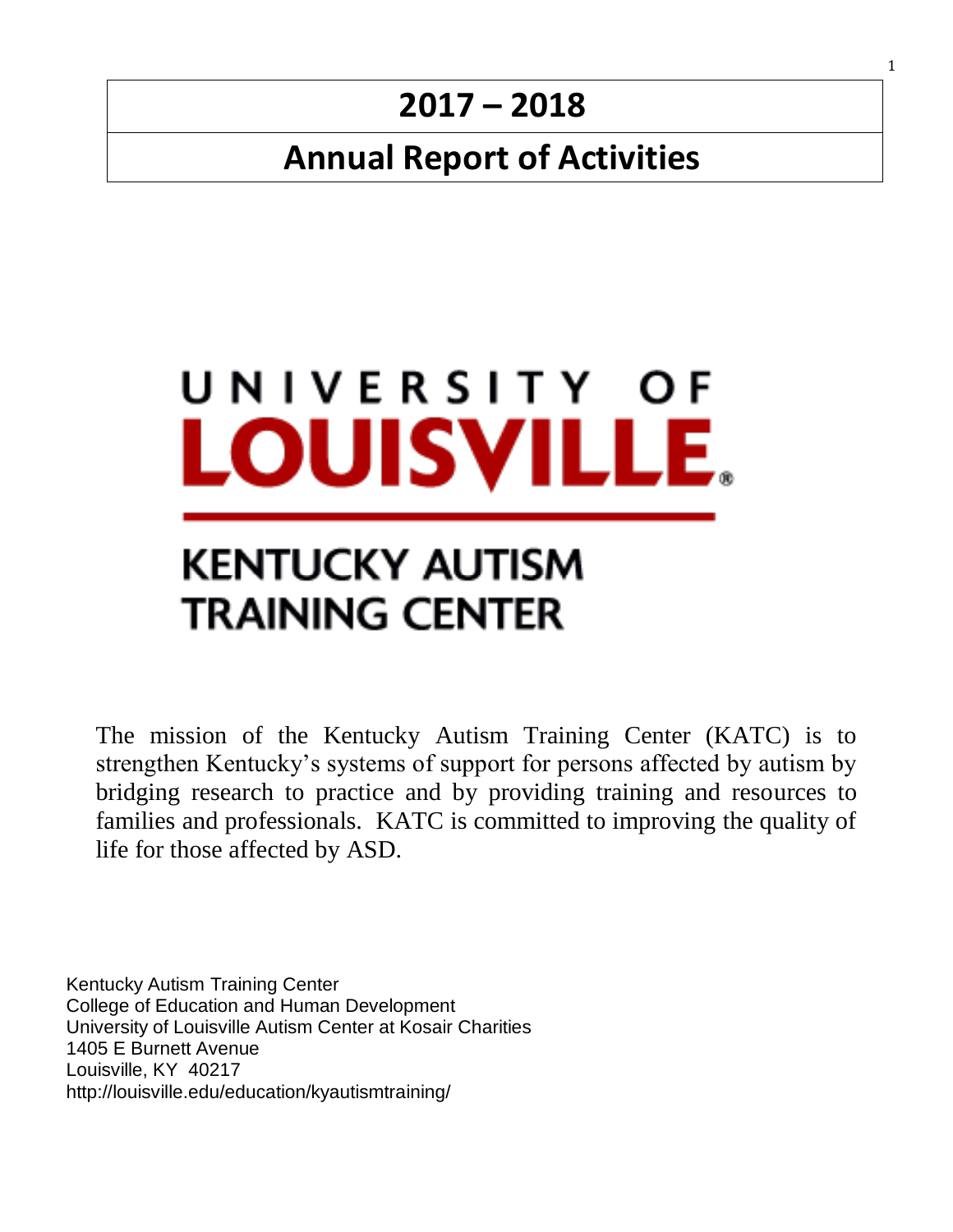#### **Table of Contents**

| 2017-18 KATC Support to Schools Implementing ASD Partnership Training Sites---------------------- 27 |
|------------------------------------------------------------------------------------------------------|
|                                                                                                      |
|                                                                                                      |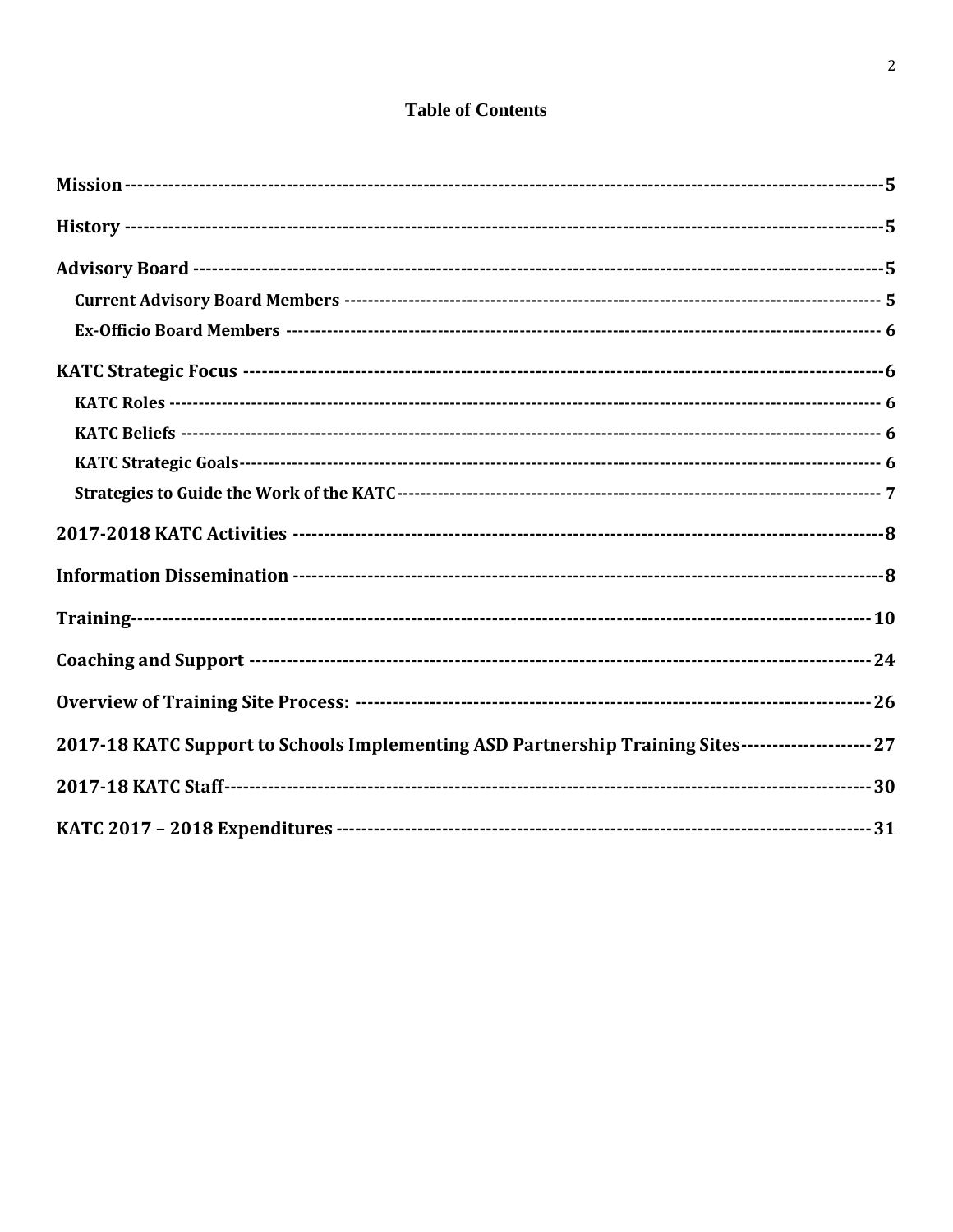

August 15, 2018

Dear Friends:

On behalf of the Kentucky Autism Training Center (KATC) Advisory Board, University of Louisville's College of Education and Human Development, and KATC staff, I am proud to present to you this copy of the KATC's 2017-2018 Annual Report for our 21<sup>st</sup> year of service to the autism community of Kentucky. Since the establishment of the KATC in 1996 by the Kentucky General Assembly, the number of individuals identified with autism spectrum disorders (ASD) has increased significantly. The most recent prevalence rate of ASD from the Center for Disease Control is 1 in 59 individuals. The need for integrated and systemic supports and services across all regions of the Commonwealth continues to increase.

This report represents a summary of our work in the areas of information dissemination, training, coaching and various other supports. Each section provides an overview of the services, supports provided in each area, and information regarding our collaborative partners. With challenging fiscal resources, the importance of partnering with the services providers across the state has become more important than ever. With that said, we have to acknowledge our partnerships with the Regional Educational Cooperatives, Human Development Institute at UK, Office of Vocational Rehabilitation, and the Office of Autism. Without our collaborative efforts, the impact of Kentucky's systems of support would be significantly less.

In addition, it is important to note the many hours KATC staff spend providing resources and supports via telephone calls, virtual consultations, committee meetings, community awareness events, and resource fairs. Establishing and maintaining collaborative partnerships with professionals and related agencies has proven to be productive in moving KATC toward the initial vision (created by parents, service providers, and the Legislature pursuant to 13 KAR 2:080 in 1996) of improving the lives of those affected by autism.

On behalf of the KATC Advisory Board and the KATC staff of seven, I would like to thank the many individuals and agencies support for the work of KATC.

Sincerely,

R. Lawy Jaylor

R. Larry Taylor, Ed.D. Executive Director, KATC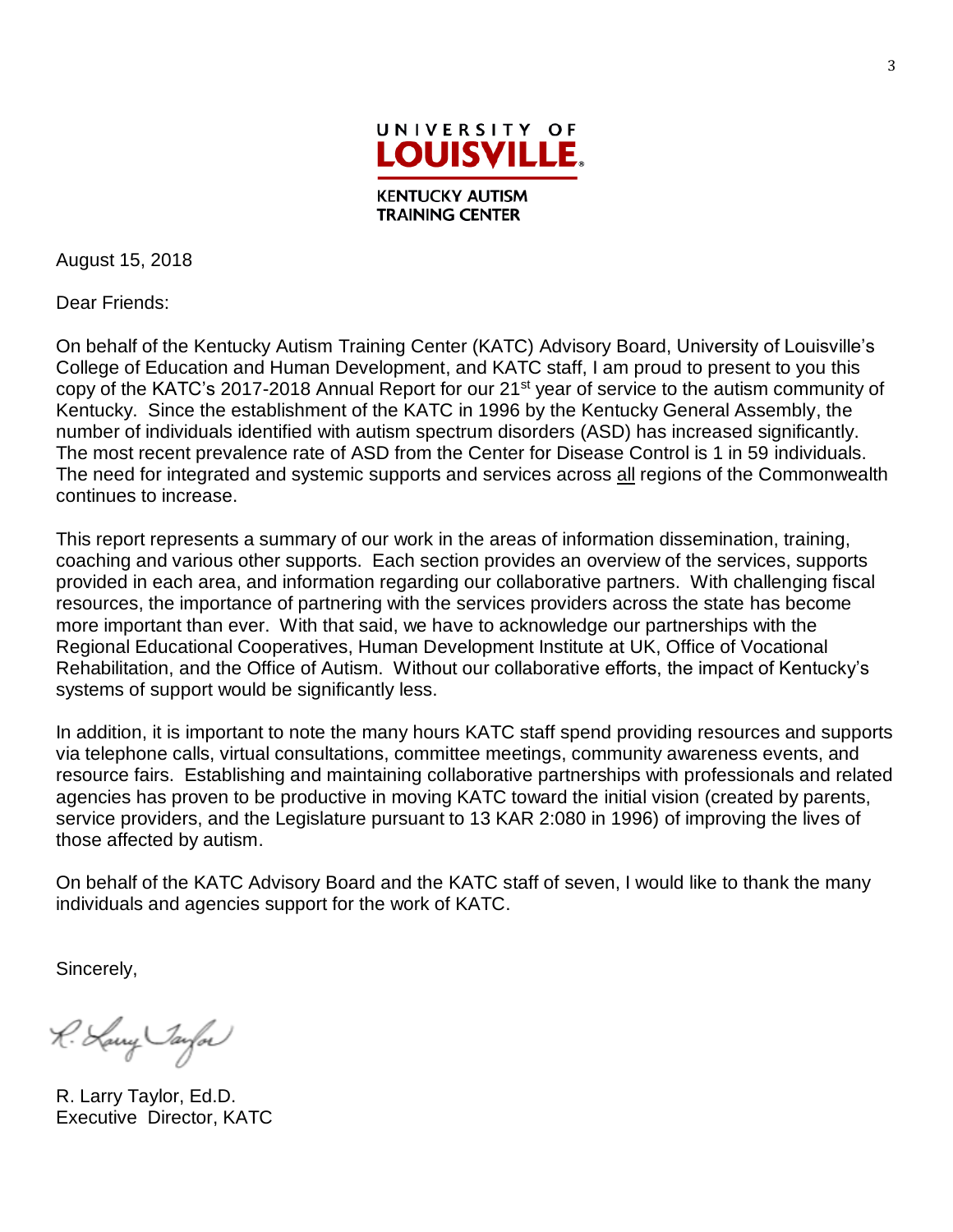# **Special Recognition Captain Chad M. Greathouse of the Louisville Fire Department**



The Kentucky Autism Training Center (KATC) would like to take this opportunity to honor Captain Chad Greathouse of the Louisville Fire Department . More than three years ago, Captain Greathouse partnered with Heidi Cooley-Cook, Field Training Coordinator for KATC, to develop a training titled, "Autism and the First Responder". Captain Greathouse's training as a firefighter paramedic with nearly 20 years of service and his personal connection as the parent of an indivual with autism were coupled with Heidi's knowledge and experience regarding autism. The training they developed is of superior quality and has been delivered to First Responders across Kentucky. Of specific mention - The Louisville Metro region has committed to all Louisville Fire Department, Louisville Metro Police, Louisville Department of Corrections, Louisville Metro Emergency Services - Metro EMS and MetroSafe 911, and Jefferson County Sheriff's Department employees be trained. Since KATC has the mission to provide training throughout Kentucky, KATC is most appreciative of the Louisville Metro's Fire Department support of Captain Greathouse training throughout the state.

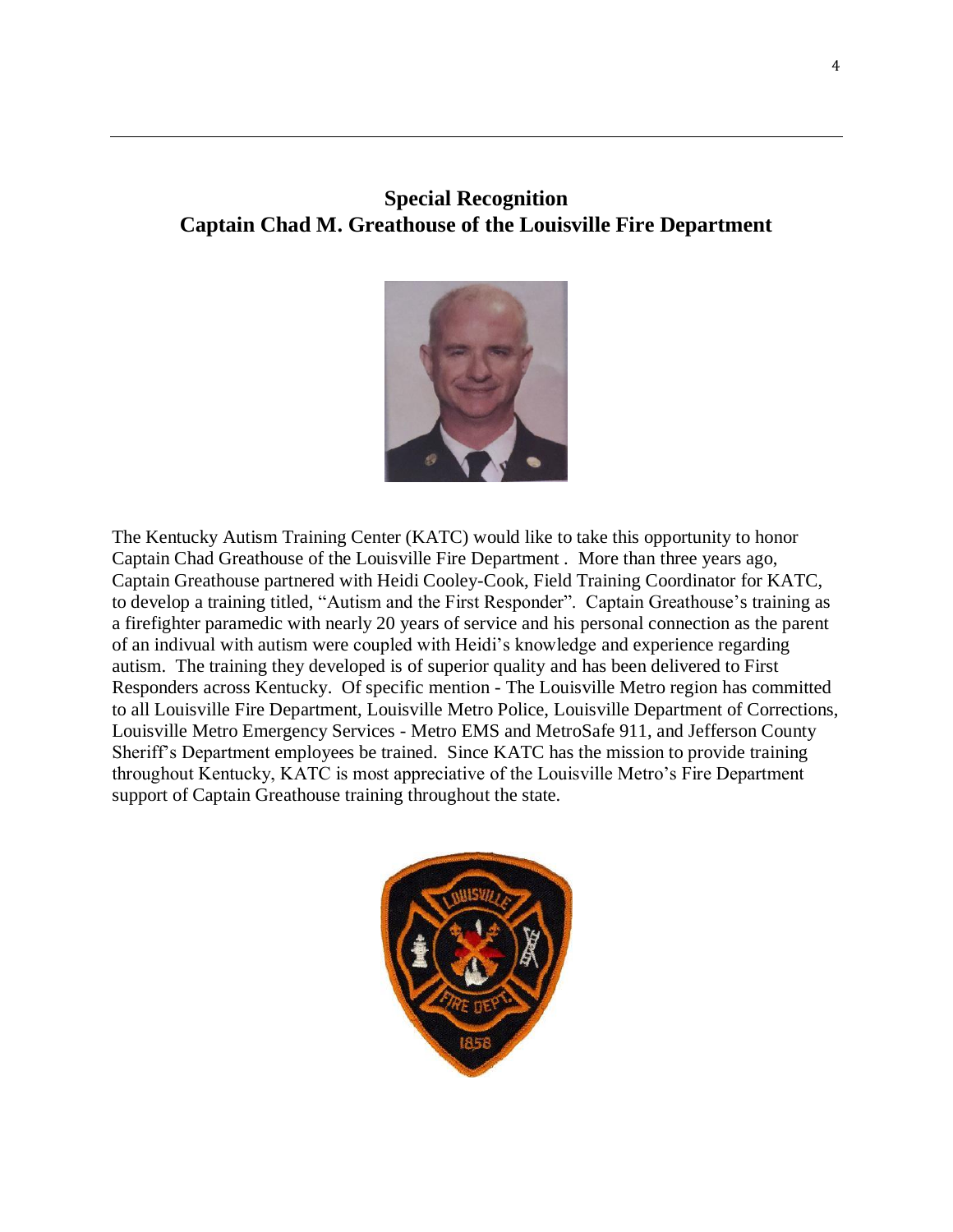#### **MISSION**

The mission of the Kentucky Autism Training Center (KATC) is to strengthen our state's systems of support for persons affected by autism by bridging research to practice and by providing training and resources to families and professionals. The KATC is committed to improving the quality of life for those affected by ASD.

#### **HISTORY**

The KATC is a university-based program with a legislative mandate (13 KAR 2:080 State Autism Training Center) to enhance outcomes for all Kentuckians with ASD. The KATC strives to "bridge the research to practice gap" by leveraging resources, building sustainable collaborative relationships, and "scaling-up" the use of evidence-based practices in all regions of Kentucky.

In 1996, the [Kentucky General Assembly](http://www.lrc.state.ky.us/kar/013/002/080.htm) established the Kentucky Autism Training Center to serve as a statewide resource for families and educators. The KATC is housed at the University of Louisville's College of Education and Human Development. For over 21 years the KATC has supported individuals with autism spectrum disorder (ASD) by providing hands-on training for educators, hosting workshops for families, and conducting professional development sessions across the state.

The KATC has worked toward its goals to strength the network of technical assistance and professional development, leverage resources, enhance supports and build collaborative relationships.

#### **ADVISORY BOARD**

The KATC has an Advisory Board that advises the Director in matters of policy, staffing, and operation. Board members are committed to the growth of the Kentucky Autism Training Center as it strives towards its mission to enhance supports for persons with autism by providing information, training and technical assistance to families and service providers across Kentucky. The composition of the board consists of parents (50%), professionals (40%) and lay members (10%) from across the Commonwealth, as outlined in KRS 164.9811(2). Board members are actively involved in the development of collaborative relationships. Members also provide input and expertise in the development, implementation and evaluation of services provided by the KATC. Unless restricted by their employment, members will assist the KATC to procure funding, in addition to state general funds, to accomplish its mission.

#### **Current Advisory Board Members**

- Meagan Brannon, Parent, Bracken County
- Hope Daugherty, McCreary County, Parent, Parent Advocate with KYSPIN
- [Paula Goff, Professional,](http://louisville.edu/education/kyautismtraining/about/advisory-board/paula-goff.html) State Coordinator, Part C
- [Gretta Hylton, Professional,](http://louisville.edu/education/kyautismtraining/about/advisory-board/johnny-w-collett.html) Director, Division of Learning Services Office of Next-Generation Learners Kentucky Department of Education
- Dr. Nancy Lovett, Professional, Director, Calloway County Early Childhood Regional Training Center
- Robert Greenway, Parent, Jessamine County
- Jennifer Ouderkirk, Parent, Fleming County
- Robert [Pennington, Professional,](http://louisville.edu/education/kyautismtraining/about/advisory-board/robert-pennington.html) Assistant Professor, Special Education, College of Education and Human Development, University of Louisville
- Mindy Pfau, Parent, Carter County
- Maureen Schell, Parent, Jefferson County
- [Kellie D. Scott, Professional,](http://louisville.edu/education/kyautismtraining/about/advisory-board/kellie-d-scott.html) Program Evaluator, Office of Vocational Rehabilitation
- [Terri Srinivasan, Parent,](http://louisville.edu/education/kyautismtraining/about/advisory-board/terri-srinivasan.html) Mason County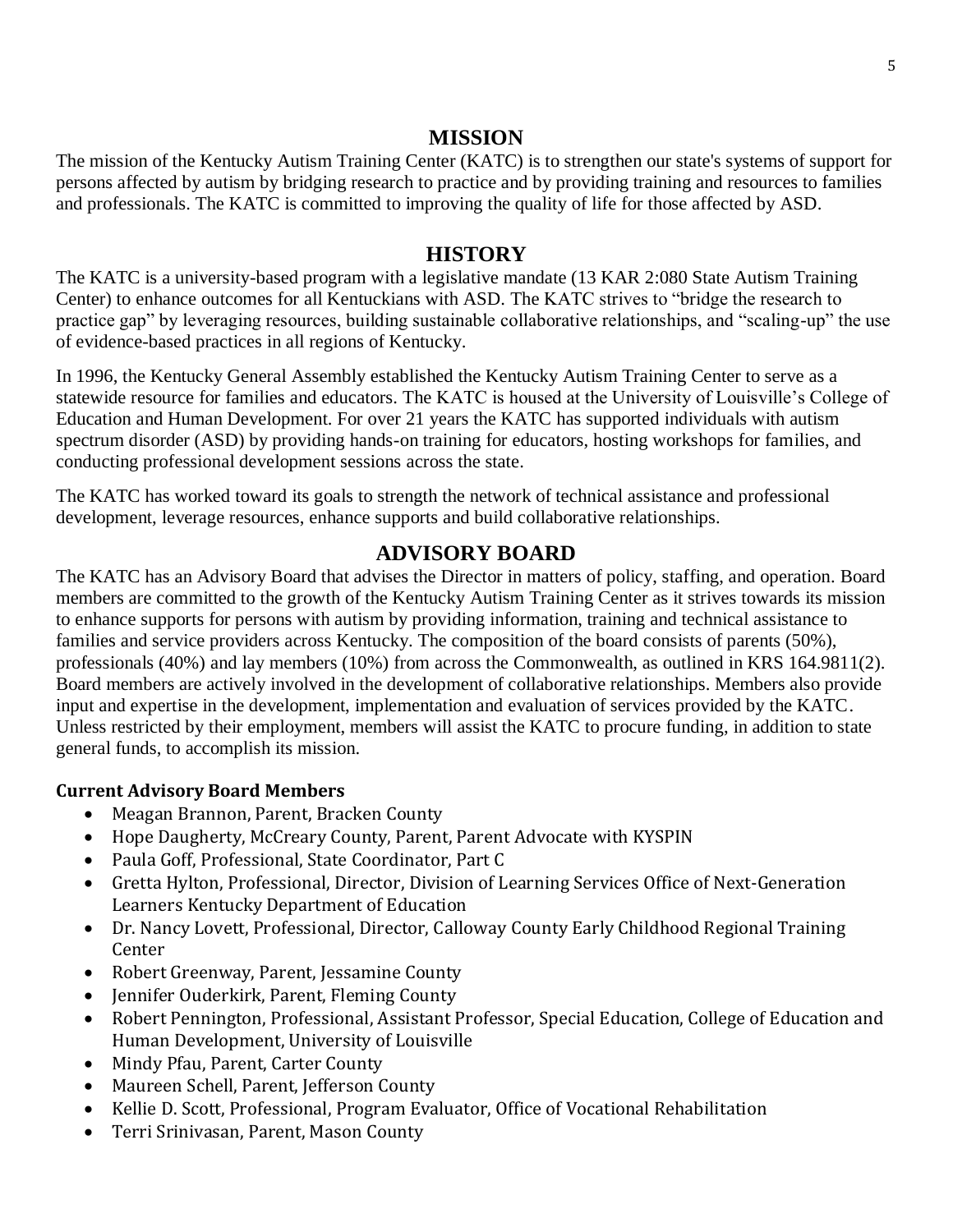- Dr. Elizabeth Sternberg, Professional, Pediatrician, Graves Gilbert Clinic, Bowling Green
- [Norma Thomas, Parent, Vice Co-Chair,](http://louisville.edu/education/kyautismtraining/about/advisory-board/thomas.html) Jefferson County
- S. Coy Travis, Profession, Attorney, Office in Jefferson County works Statewide
- [Melissa Young, Professional,](http://louisville.edu/education/kyautismtraining/about/advisory-board/linville.html) Senior Fellow, Council on Postsecondary Education
- [Diane Zero, Parent,](http://louisville.edu/education/kyautismtraining/about/advisory-board/cowne.html) Oldham County

#### **Ex-Officio Board Members**

- Linda Collins, Parent, Letcher County
- [Nat McKay, Parent,](http://louisville.edu/education/kyautismtraining/about/advisory-board/mckay.html) Oldham County
- [Laurie Spezzano, Parent,](http://louisville.edu/education/kyautismtraining/about/advisory-board/spezzano.html) Oldham County
- [Dr. Peter Tanguay, Professional,](http://louisville.edu/education/kyautismtraining/about/advisory-board/tanguay.html) Retired Pediatric Psychiatrist
- [R. Larry Taylor, Professional,](http://louisville.edu/education/kyautismtraining/about/advisory-board/taylor.html) Executive Director, Kentucky Autism Training Center

# **KATC STRATEGIC FOCUS**

#### **KATC Roles**

- Inform the systems of support for education, early childhood, mental health, and employment
- Build regional capacity
- Facilitate network
- Empower families to access the resources
- Development of documents, videos, and other evidence-based information
- Develop evidence-based models and practices for families, teachers, and schools
- Collaborate with the Kentucky Department of Education to develop training and technical assistance for schools and school district

#### **KATC Beliefs**

- All people with ASD have value, can contribute and are unique.
- All people with ASD and their families deserve access to seamless systems of multidisciplinary support across the lifespan.
- Communities need to be prepared to embrace all individuals with autism.
- Support and services should be person-centered.
- Early diagnosis, followed by early intervention, can improve outcomes.
- Professionals need support and resources in order to sustain evidence-based practices and master new skills.
- Fidelity of evidence-based practice is the basis of effective service delivery across communities.
- Comprehensive planning and data based decisions are essential for continuous improvement of the processes and outcomes of our work.
- Attracting professionals to the field of ASD is important to the sustainability of services.
- Changing political and social environments will continue to demand flexibility and creativity.
- When we educate individuals with ASD, we aim for personal independence and social responsibility.

#### **KATC Strategic Goals**

#### **Goal 1: KATC will create, grow, and maintain relationships with service systems and providers that serve individuals with ASD and their families**

• Use technology to promote KATC, distribute informational materials, and communicate with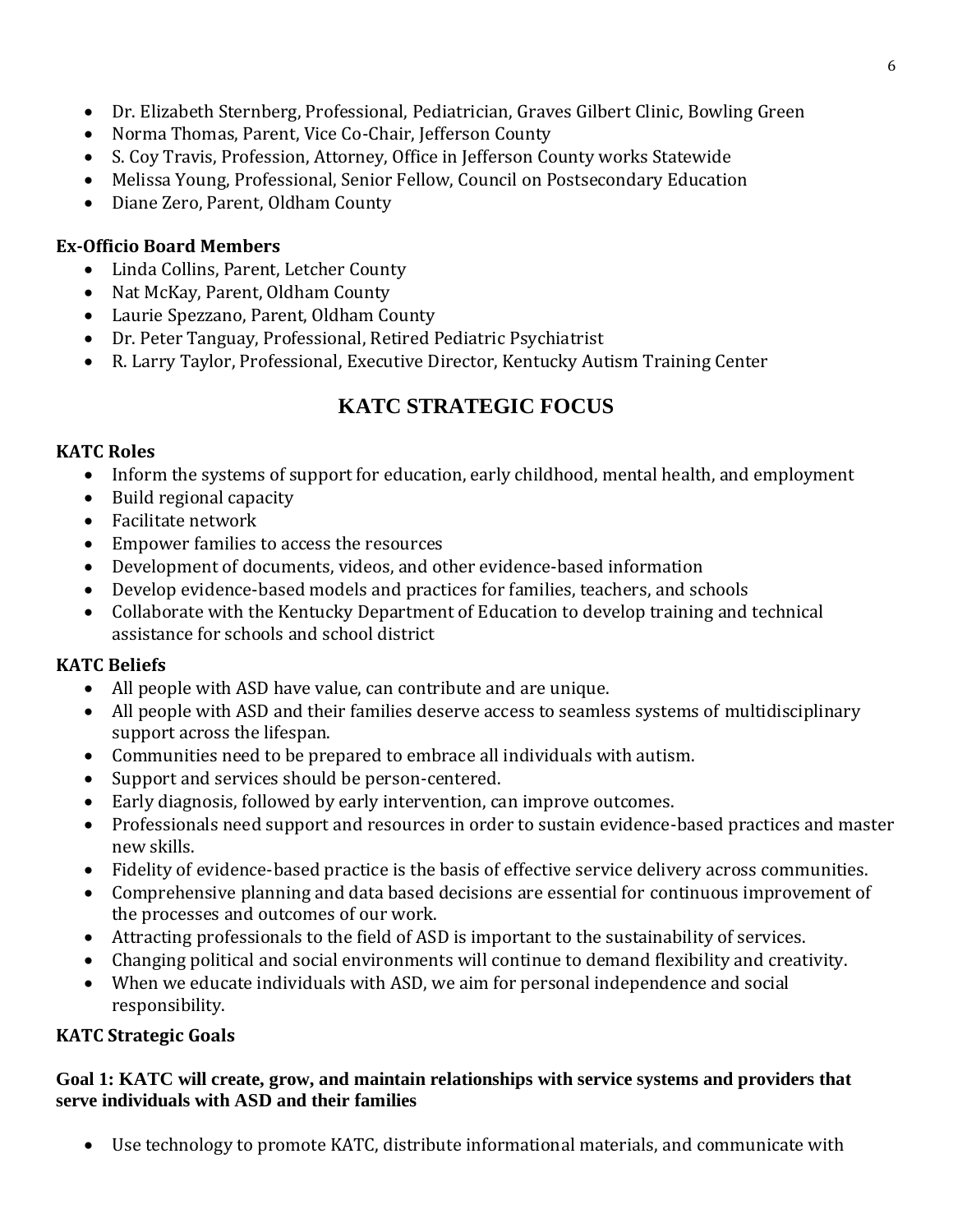families and professionals.

- Increase communication with educational leaders in Kentucky and report findings to diverse audiences.
- Develop relationships with early interventions service providers to promote early identification, diagnostics and the use of appropriate & evidence practices.
- Develop relationship with mental health service system and providers to promote the use of appropriate & evidence practices.
- Develop relationship with adult service system and providers to promote the use of appropriate & evidence practices.
- Develop relationships with established family groups and disseminate information to "underserved" populations.

#### **Goal 2: KATC will develop materials and supports consistent with evidence-based practices for families, educators, and service providers**

- Utilize technology to disseminate information to families and professionals.
- Develop resources, planning processes and communication mechanisms for educators.
- Provide basic information about resources, supports, services and evidence-based practices to families and professionals.
- Provide religions communities with basic information about building supportive environments for families affected by autism and empower support groups to develop relationships with religious communities.

#### **Goal 3: KATC will provide direct training consistent with evidence-based practices to families, educators, and service providers across the commonwealth of Kentucky**

- Provide web-based content regarding evidence-based practice.
- Provide information regarding evidence based practices, data collection, coaching and program planning for educators, early interventionists, professionals supporting adults and family members.
- Strategies to implement strategic plan.
- Purposefully integrate self-advocates and families into network, program, and resource planning.
- Use a variety of technology-based delivery and communication systems to connect with families and professionals.

## **Strategies to Guide the Work of the KATC**

- Purposefully integrate self-advocates and families into network, program, and resource planning.
- Use a variety of technology-based delivery and communication systems to connect with families and professionals.
- Promote the development of seamless systems of individual and family support in early intervention, mental health, education, and employment.
- Extend the regional capacity development approach to early intervention, mental health, and employment.
- Target general and special educators and administrators with information and resources about ASD. Support all school professionals in their efforts to provide students with ASD access to all school environments and the general education curriculum.
- Establish and conduct collaborative activities with University partners.
- Collaborate and coordinate with the Kentucky Advisory Council on Autism membe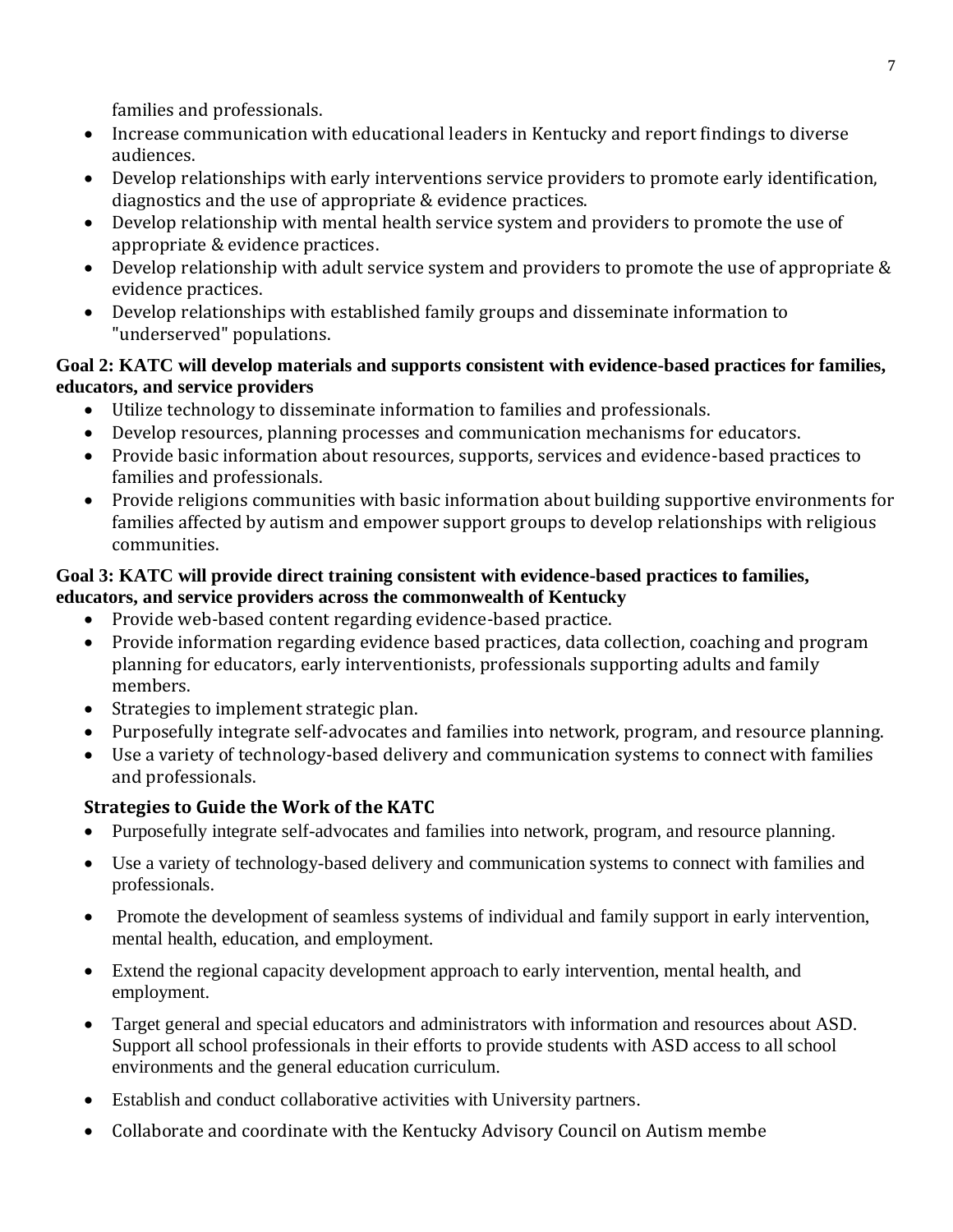# **2017-2018 KATC ACTIVITIES**

# **INFORMATION DISSEMINATION**

**Website:** 41,684 visits-http://louisville.edu/education/kyautismtraining/

**Newsletter:** Quarterly electronic distribution to 7,487 Subscribers This year KATC's newsletters discussed topics such as *Connect the DOTS-Training for Families of New ASD Diagnosis, Sensory Friendly Performances, Effective Transition Practices, Autism Diagnosis Observation Schedule (ADOS 2),* to name a few. The newsletter also disseminated information about training opportunities provided by KATC and autism education programs offered throughout the state.

**Twitter:** 286 followers KATC joined Twitter in June 2012 and as of June 30, 2018 we have 286 followers.

**Facebook:** 2,986 "likes"

KATC utilizes Facebook to communicate with the autism community in Kentucky to share resources, community events, and to advertise KATC trainings. As of June 30, 2017, the KATC has 2,773 "likes".

**YouTube Channel:** 21,829 views, 661 Subscribers, 159,908 minutes watched KATC's recorded webinars are archived online on youtube.com. Currently, 89 webinars are archived.

#### **Amanda L. King Resource Library:** Unique collection. Statewide distribution

The Amanda L. King Resource Library is a collection of materials on topics such as ASD, disability, education, transition, parenting, and child development. These materials are available for checkout at no cost to families and professionals across the Commonwealth of Kentucky.

#### **Kentucky Autism Service and Supports Directory: 529 Providers listed**

The goal of the KATC's Autism Service and Supports Directory is to increase information about community resources available to individuals with autism and their families. Users can search by age, county, service, and region.

#### **KYAUTISM LISTSERV:** 207 members

The KYAUTISM Listserv is hosted by the Kentucky Autism Training Center. The purpose of the KATC listserv is to share information, services, resources, and training opportunities in a positive and respectful way.

**Promoting Early Identification:** Affiliation with Centers for Disease Control and Prevention's (CDC) National Center on Birth Defects and Developmental Disabilities (NCBDDD), public awareness campaign "Learn the Signs-Act Early", Facebook page website, and print materials. Statewide distribution has been provided through collaboration with myriad of child and family service programs.

**Office of Vocational Rehabilitation:** KATC staff conducted a learning conference with 10 Office of Vocational Rehabilitation Counselors to identify services and supports available for individuals with autism.

**Office of Autism:** KATC's Executive Director is a Governor-appointed member on the Kentucky Advisory Council on Autism. Additionally, KATC staff are active participants in each of the Council's three subcommittees: Early Childhood, School-Age, and Adolescent/Adult. The KATC has been awarded proposals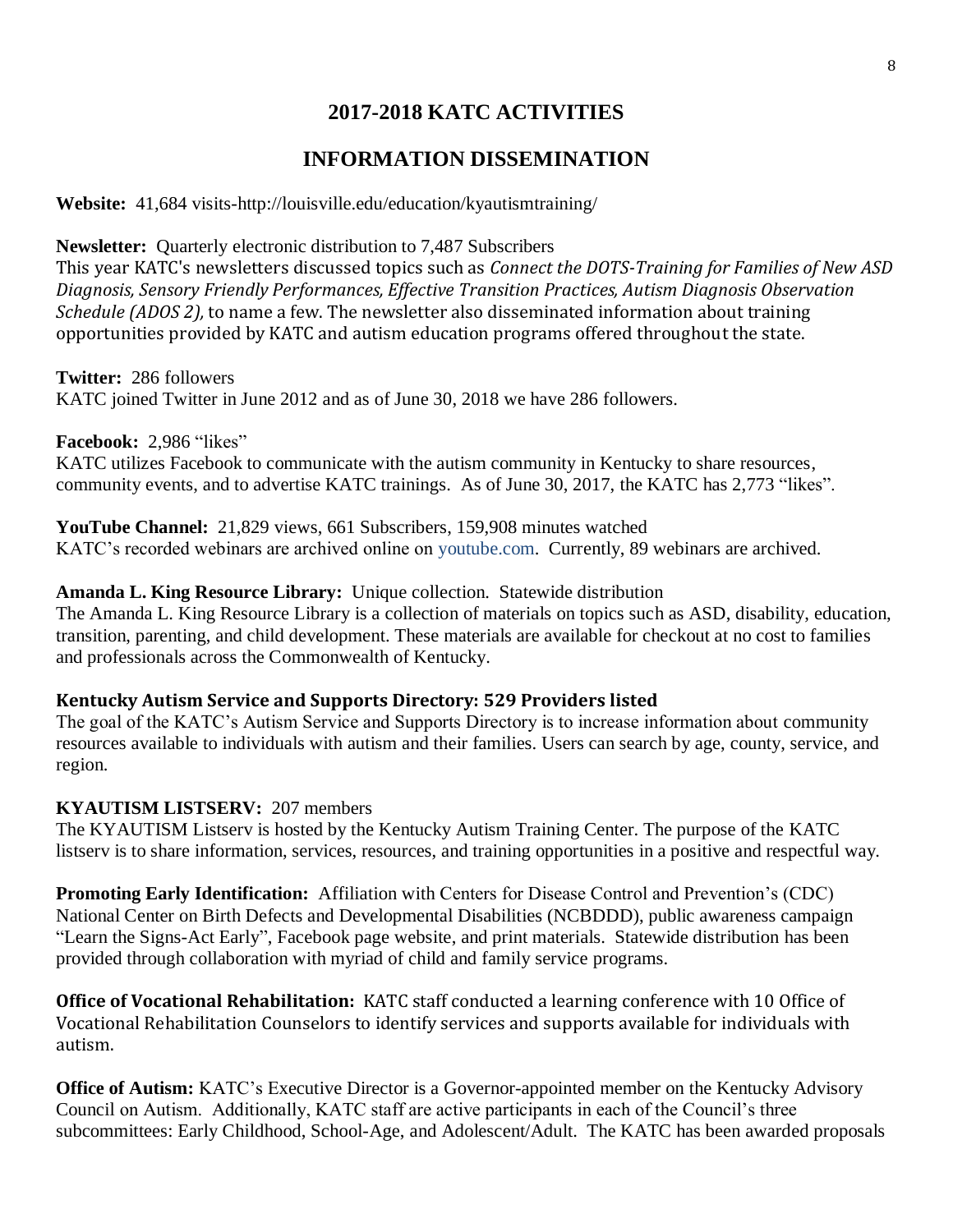by the Council to bring the Hanen Centre's More Than Words Workshop to the Commonwealth and partnered with planning, presenting, and facilitating the Northern Kentucky Autism Across the Lifespan Summit in Erlanger and the Greenbo Parent Summit at Greenbo Lake State Resort Park.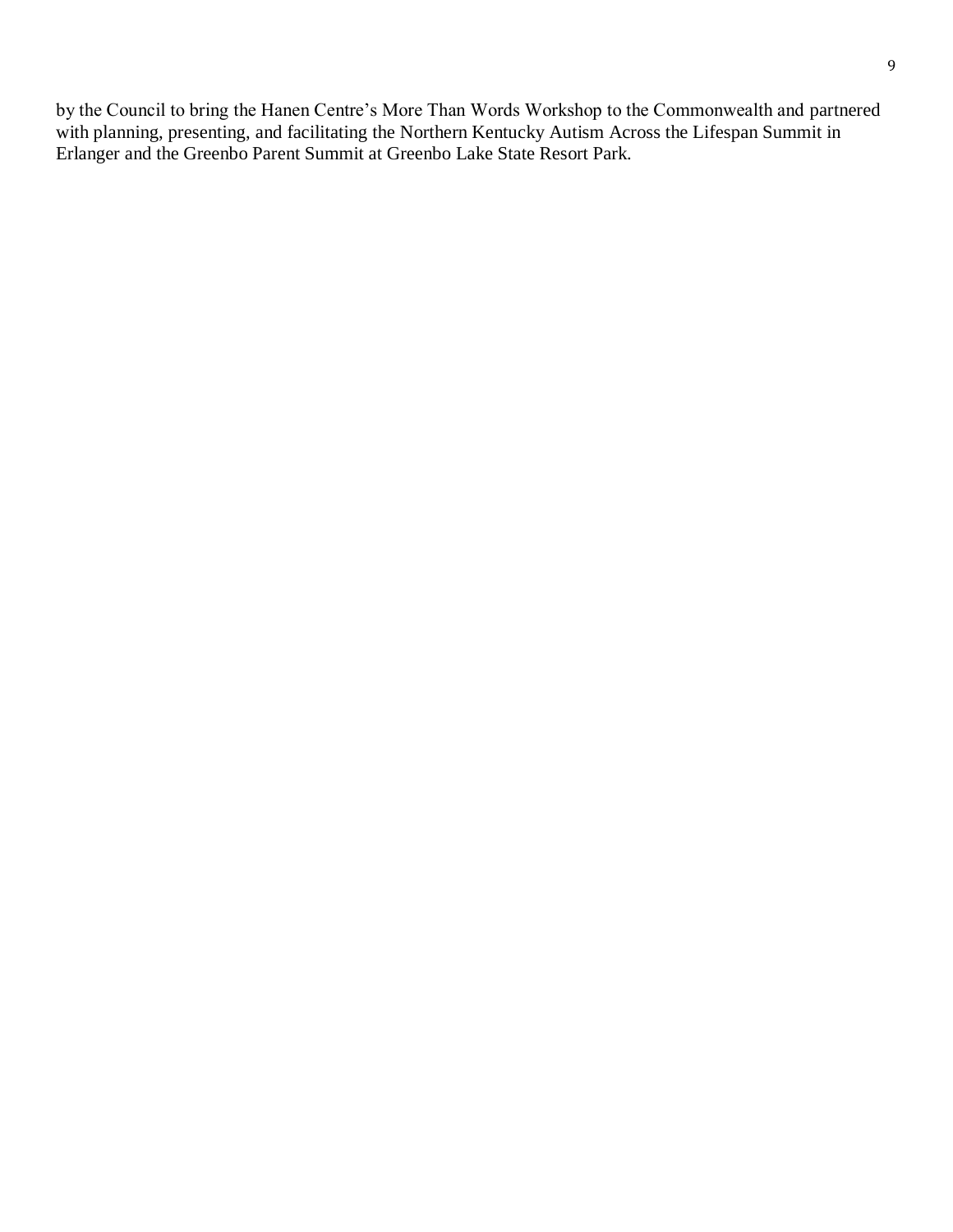## **TRAINING**

#### **Transition Summit**

The KATC partnered with the Kentucky Office of Autism, Office of Vocational Rehabilitation, the Human Development Institute at UK, and KY Association of People Supporting Employment First to conduct the Autism Transitions Across the Lifespan October 25-27, 2017. Keynote speakers included Dr. Eric Carter, Professor from Vanderbilt University, and Julia Bascom, excutive director of the National Autistic Self-Advocacy Network in Washington, D.C. A variety of topics were presented in invidual sessions. The overall evaluation of the conference was

#### **Parent Summit**

KATC collaborated with the Kentucky Office of Autism, Western Kentucky Educational Cooperative, and Calloway County Early Childhood Regional Training Center to provide a Parent Summit that was attending by 69 parents at Murray State University in March of 2017. Participants came from 17 counties in Kentucky. Ray Chumbler, IV, an individual with autism and graduate of Murray State University, provided the Keynote Speech entitled, "Support for Success: What Others Need to Know and Do to Support Individuals with Autism to Achieve Their Goals". In addition, 9 informational sessions on a variety of topics pertaining to individuals with autism and their families were provided.

#### **Technical Support**

KATC Field Training Coordinators (FTC) provided direct ongoing consultation to 237 individuals and or their families related to service agencies, i.e. schools, First Steps, Preschool, and Postsecondary support agencies. When individuals with autism and or their parents call, email, or are referred by the University of Louisville Autism Clinic clinical staff and other clinical professionals, the FTC provides technical assistance in accessing supports and resolving challenges. The goal of this service is to train individuals with autism and their families learn how to better navigate the many complex systems of support available.

#### **Kentucky Governor's Office of Early Childhood Institute**

KATC personnel provided training at the annual Kentucky Governor's Office of Early Childhood Institute and for various Head Starts and Preschools throughtout the state.

#### **Kentucky Council for Exceptional Children (CEC) Conference**

KATC partnered with the KY CEC to provide training at the annual CEC Conference that was attended by more than 900 participants. KATC's Executive Director was a collaborative partner in this conference, KATC staff conducted multiple sessions attended by teachers, school administrators, and others throughout Kentucky. KATC staff organized and facilitated a college fair specifically designed for students with disabilities.

#### **Kentucky Autism Initiative in Treatment, Training, and Research (KAITTR)**

Diagnostic clinics have been provided in collaboration with the Commission for Children for Special Health Care Needs (CCSHCN) and physicians from the University of Louisville Autism Center (ULAC) in 5 regions in Kentucky. The team typically consists of a developmental pediatrician, child psychiatrist, and a neurologist who work in conjunction with the CCSHCN staff. KATC provided initial and on-going training for CCSHCN staff at these clinics. KATC Field Training Coordinators partner with the ULAC physicians and CCSHCN staff to support the families by identifying resources and services to address their specific needs, especially related to the child's school programming. More than 250 patients have benefits from these regionally-based collaborative services through June 30, 2017.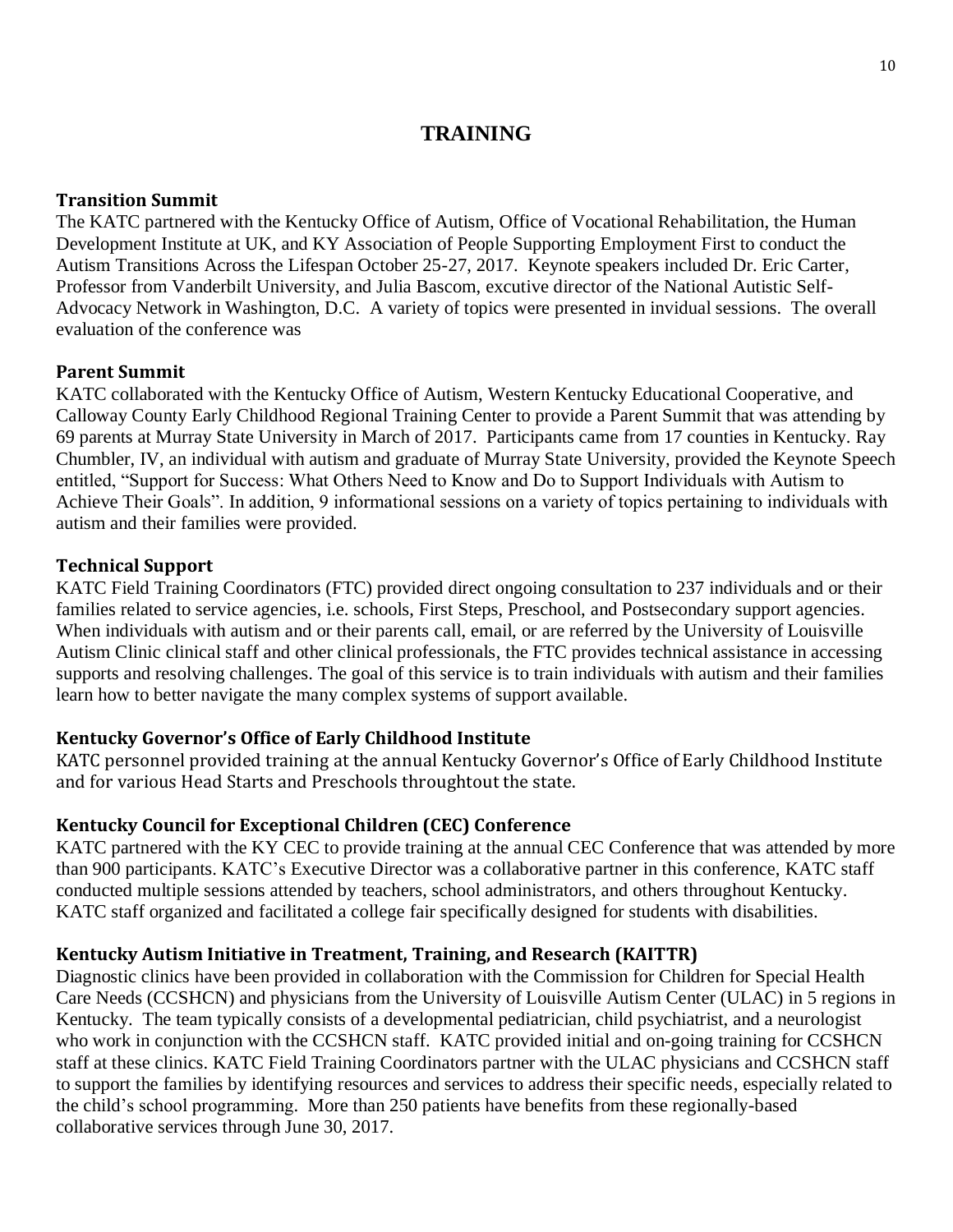#### **Support Group Presentations and Support**

KATC Field Training Coordinators presented on a variety of topics when requested by Parent Support Groups for children with autism in various regions of Kentucky. Resource information and technical assistance was provided to other support groups as requested.

#### **Regional Workshops**

KATC staff conducted 2 Regional Workshops in 2 locations for 73 attendees from 23 counties in Kentucky. The topics presented *Autism Spectrum Disorders for Early Childhood Professionals* and *Autism Spectrum Disorders and the Implementation of Evidence-Based Practices*, were identified as the areas of greatest need by parents and professionals.

#### **Support Access and Opportunity to the Arts**

KATC partners with StageOne, Actors Theatre, and Bluegrass Opera to provide input regarding Sensory Friendly Performances that support individuals and their family ability to access the arts. In previous years, KATC received minigrants from VSA Kentucky, a member of the Affiliate Network, a program of the John F. Kennedy Center for the Performing Arts. KATC contracted with a local artist to provide a series of art lessions in the area of painting and sculpting. The following year a second minigrant from VSA allowed the opportunity to partnered with the University of Louisville Autism Center (ULAC) to identify youth who participated in Hip-Hop dance lessons. Based on the success of the two previous minigrants, KATC was award the Commuity Partnership Award along with \$2,000 to support an initiative to promote access and opportunity for students with disabilities (including autism) to the arts.

When the Community Partnership Award was shared with the KATC's Advisory Board, the recommendation was to explore an initiative in the eastern part of the state. Therefore, KATC partnered with the Grayson Art Gallery in Carter County and the Kentucky Educational Development Corportation (KEDC). A series of lesson were provided by staff at the Grayson Art Center with support for the staff of KEDC. On May 3, a community art show was conducted at the Grayson Art Center where the children's creations from the visual arts were on display. In addition, a production was performed to display the performing art lessons provided. Grayson Art Gallery staff and volunteers, along with the KEDC staff, felt the experience was so successful they have committed to making this series of lessons an annual event.

#### **Autims Diagnostic Observation Schedule, 2nd Edition (ADOS-2)**

The Autism Diagnostic Observation Schedule, Second Edition (ADOS-2) is a semi-structured, standardized measure of communication, social interaction, play/imagination, and restricted and/or repetitive behaviors published by Western Psychological Services. The ADOS-2 is often referred to as the "gold standard" measure of observational assessment for autism spectrum disorder.

Individuals who can administer the ADOS-2 are clinical and school psychologists, psychiatrists, developmental pediatrician, occupational therapists, and speech pathologists that have prior education, training, and experience in conducting individually administered test batteries and, training by an independent trainer or the test publisher is required.

KATC has contracted with a clinical psychologist who is endorsed by the ADOS-2 publishing company to provide training to Kentucky professionals from clinical and school-based settings in the administration of this test. KATC's goal of this activity is to increase the skills and confidence of evaluators in to identify and help in developing high quality programs for individuals with autism. KATC offers this training regionally to increase access to the training at a reduced cost for participants to attend. In September 2017, this training was offered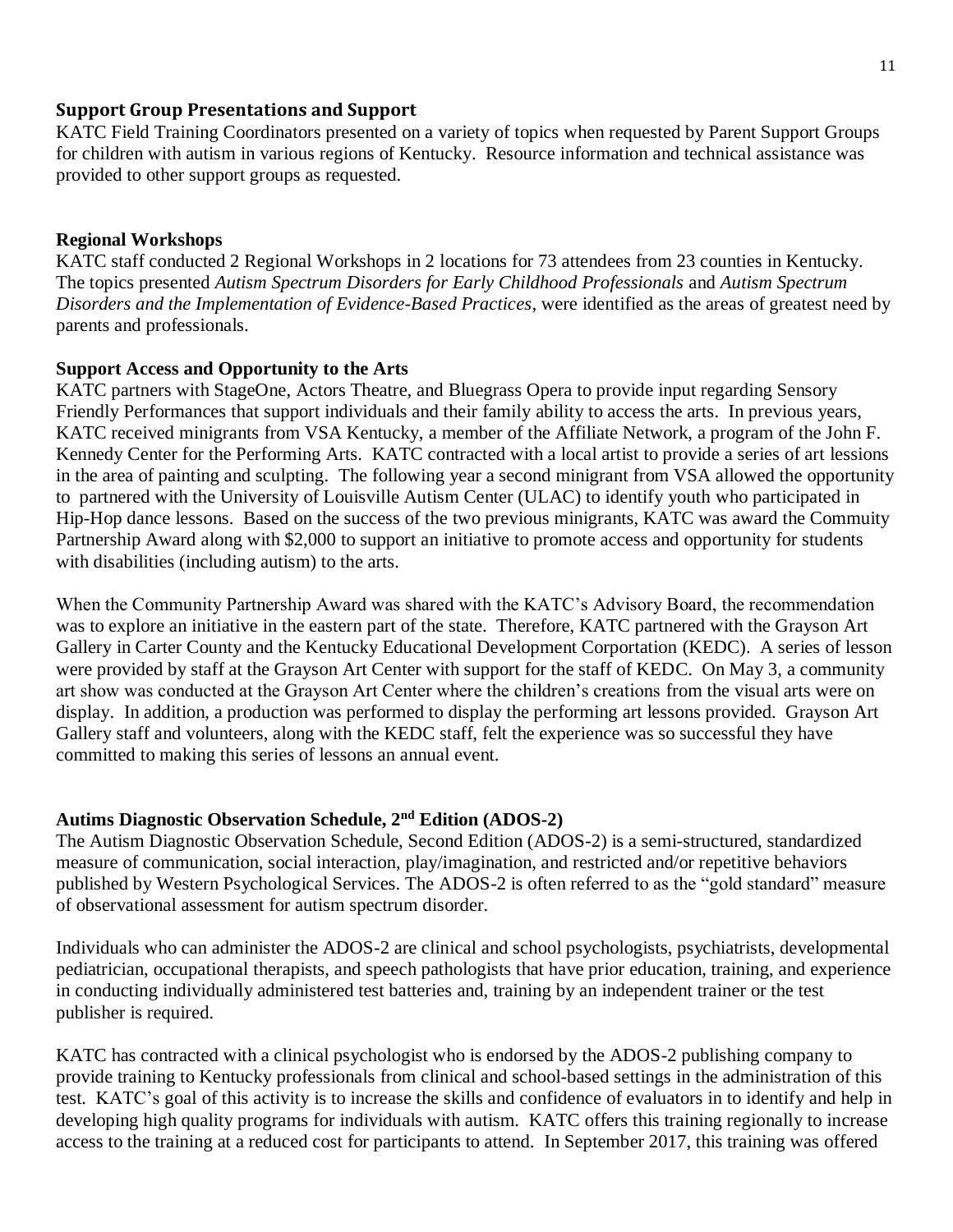to the central part of the state in Lexington at the Kentucky Educational Development Corporation. In March 2018, this training was offered again in the northern part of the state in Florence at the Ralph Rush Staff Development Center.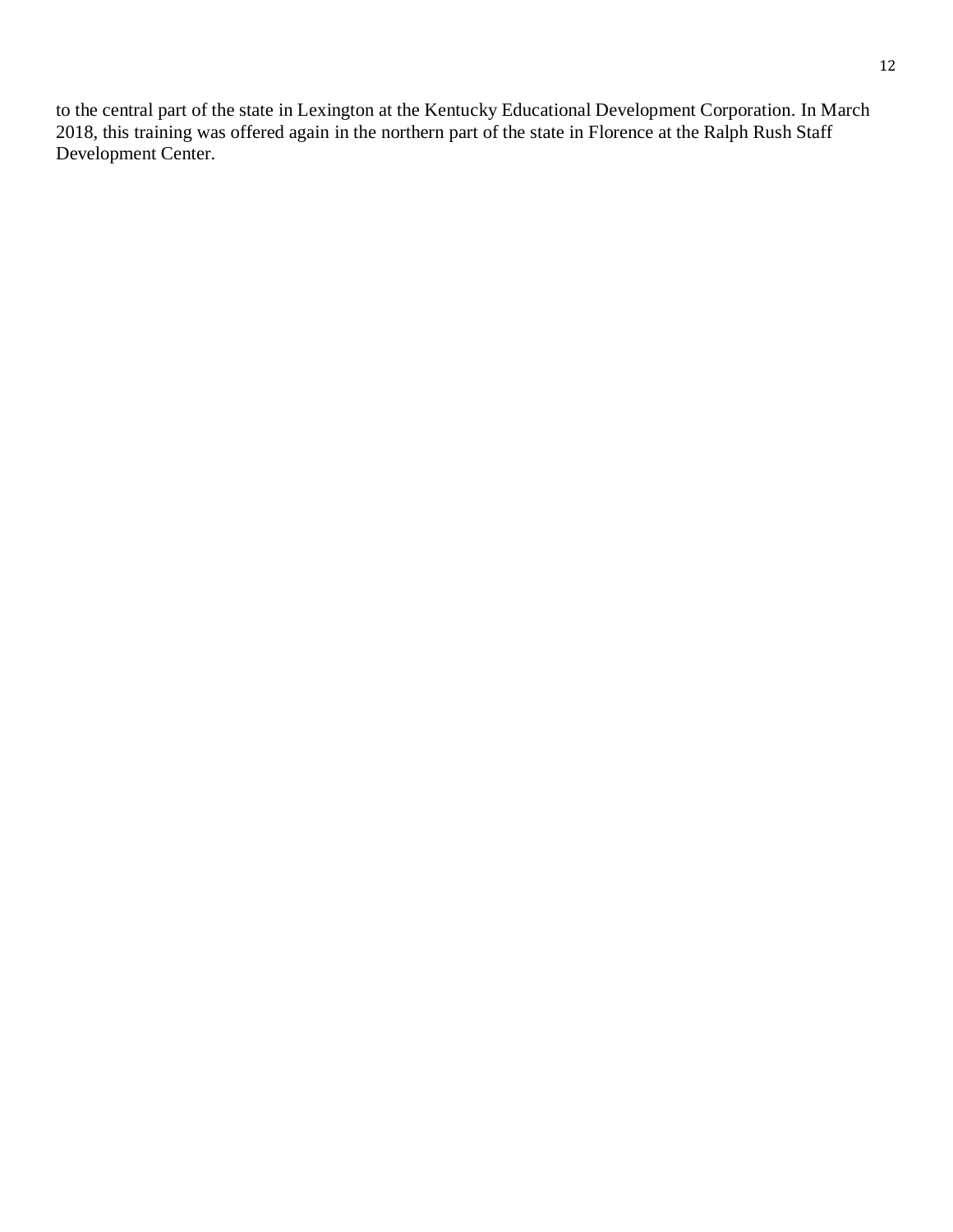# **STATEWIDE TRAININGS FOR PARENTS AND PROFESSIONALS**

| <b>Training Date</b> | <b>Topic</b>                     | <b>Where</b>                             | <b>Trainer</b>    |
|----------------------|----------------------------------|------------------------------------------|-------------------|
|                      | <b>Social Emotional</b>          | Bowlng Green Parent Support Group,       |                   |
| <b>July 2017</b>     | Learning                         | <b>Bowling Green</b>                     | Michelle Antle    |
|                      | <b>Autism Initial Training</b>   |                                          |                   |
| July 2017            | <b>Site Training</b>             | <b>Logan County Schools</b>              | Michelle Antle    |
|                      |                                  | <b>Green River Regional Educational</b>  |                   |
| <b>July 2017</b>     | <b>Discrete Trial Training</b>   | Cooperative, Bowling Green               | Michelle Antle    |
|                      | Cognitive Behavioral             |                                          |                   |
|                      | <b>Intervention for Students</b> | <b>Green River Regional Educational</b>  |                   |
| <b>July 2017</b>     | with Autism                      | Cooperative, Bowling Green               | Michelle Antle    |
|                      |                                  | <b>Clinical Education Complex</b>        |                   |
|                      | <b>Autism Question/Answer</b>    | Luncheon at Western KY University,       |                   |
| <b>July 2017</b>     | Panel                            | <b>Bowling Green</b>                     | Michelle Antle    |
|                      | <b>Autism Initial Training</b>   |                                          |                   |
| <b>July 2017</b>     | Site                             | <b>Butler County Schools</b>             | Michelle Antle    |
|                      | Autism Interventions in          |                                          |                   |
|                      | the General Classroom            |                                          |                   |
| <b>July 2017</b>     | Setting                          | <b>Clinton County Schools, KY</b>        | Michelle Antle    |
|                      | Autism and First                 |                                          |                   |
| <b>July 2017</b>     | Responders                       | Red Cross of Greater Cincinnati          | Heidi Cooley-Cook |
|                      | Autism - What You                | Victory Over Violence, Family            |                   |
|                      | Need to Know and How             | <b>Resource and Youth Service Center</b> |                   |
| <b>July 2017</b>     | to Support Your Family           | Conference, Covington, KY                | Heidi Cooley-Cook |
|                      | <b>Autism Orientation</b>        |                                          |                   |
|                      | Training for Training            | Marion, Jessamine, Nelson, Clark and     |                   |
| <b>July 2017</b>     | <b>Sites</b>                     | Scott County Schools, Lexington          | Laura Ferguson    |
|                      |                                  | <b>Bardstown Independent Schools</b>     |                   |
|                      | <b>Strategies for Students</b>   | <b>Exceptional Children</b>              |                   |
| <b>July 2017</b>     | with Autism                      | Paraprofessionals, Bardstown             | Laura Ferguson    |
|                      | <b>Autism Orientation</b>        | Lebanon Junction Elementary and          |                   |
|                      | Training for Training            | Zonetone Middle Schools,                 |                   |
| <b>July 2017</b>     | <b>Sites</b>                     | Shepherdsville                           | Laura Ferguson    |
|                      | <b>Using Reinforcement</b>       |                                          |                   |
|                      | Strategies to Increase           | Jefferson County Public Schools,         |                   |
| <b>July 2017</b>     | Compliance                       | Louisville                               | Laura Ferguson    |
|                      | <b>Autism Orientation</b>        |                                          |                   |
|                      | Training for Training            | <b>KY Educational Development</b>        |                   |
| <b>July 2017</b>     | <b>Sites</b>                     | Cooperative, Ashland                     | Kim Howard        |
|                      | <b>Autism Orientation</b>        |                                          |                   |
|                      | Training for Training            | <b>Kentucky Educational Development</b>  |                   |
| <b>July 2017</b>     | <b>Sites</b>                     | Corporation, Ashland, KY                 | Kim Howard        |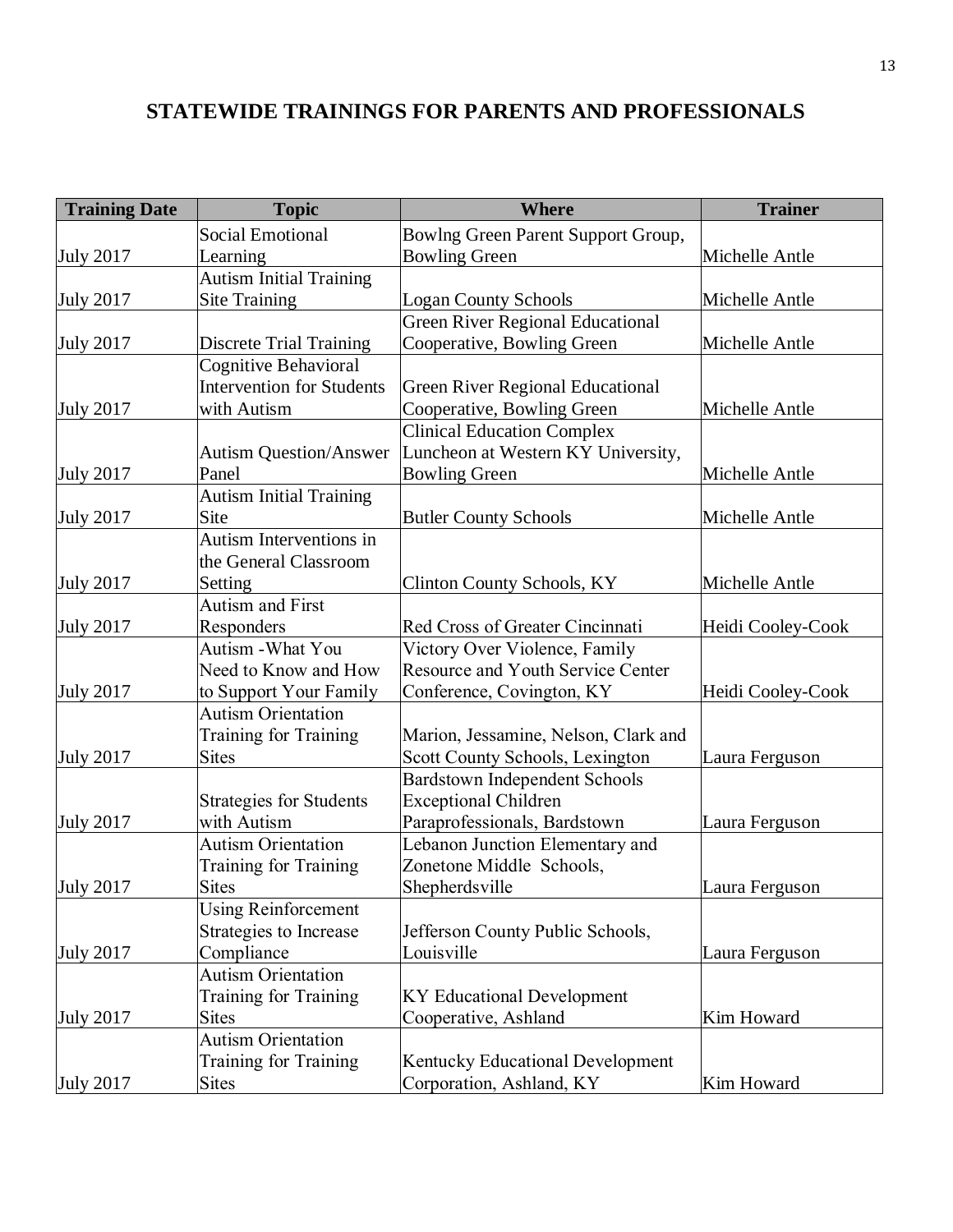|                  | <b>Autism Orientation</b>    |                                         |                   |
|------------------|------------------------------|-----------------------------------------|-------------------|
|                  | Training for Training        | Fleming County Schools,                 |                   |
| <b>July 2017</b> | <b>Sites</b>                 | Flemingsburg                            | Kim Howard        |
|                  | Part 1: Data Collection      |                                         |                   |
|                  | and Data-Based               | Fleming County Schools,                 |                   |
| <b>July 2017</b> | Decision Making              | Flemingsburg, KY                        | Kim Howard        |
|                  | <b>Autism Orientation</b>    |                                         |                   |
|                  | Training for Training        |                                         |                   |
| <b>July 2017</b> | <b>Sites</b>                 | <b>Lawrence County Schools, Louisa</b>  | Kim Howard        |
|                  | <b>Autism Orientation</b>    |                                         |                   |
|                  | Training for Training        | South East/South Central Cooperative,   |                   |
| <b>July 2017</b> | <b>Sites</b>                 | London                                  | Kim Howard        |
|                  | Autism:Services,             | Jefferson County Schools Summer         |                   |
| <b>July 2017</b> | Resources, and More          | Professional Development, Louisville    | Mike Miller       |
|                  | <b>Applied Behavior</b>      |                                         |                   |
|                  | Analysis in the School       |                                         |                   |
| August 2017      | Setting                      | Clinton County Schools, Albany          | Michelle Antle    |
|                  | Autim and Evidence-          |                                         |                   |
|                  | Based Practices for the      |                                         |                   |
| August 2017      | Preschool Classroom          | Graves County Schools, Mayfield         | Michelle Antle    |
|                  | <b>Autism Orientation</b>    |                                         |                   |
|                  | Training for Training        |                                         |                   |
| August 2017      | <b>Sites</b>                 | McCracken County Schools, Paducah       | Michelle Antle    |
|                  | <b>Autism Orientation</b>    |                                         |                   |
|                  | Training for Training        | Henderson County Schools,               |                   |
| August 2017      | <b>Sites</b>                 | Henderson                               | Michelle Antle    |
|                  | Assessment of Basic          |                                         |                   |
|                  | Language and Learning        |                                         |                   |
| August 2017      | <b>Skills</b>                | Clinton County Schools, Albany          | Michelle Antle    |
|                  | <b>Autism Orientation</b>    |                                         |                   |
|                  | Training for Training        | Cumberand County Schools,               |                   |
| August 2017      | <b>Sites</b>                 | Burksville                              | Michelle Antle    |
|                  | Part 1: Data Collection      |                                         |                   |
|                  | and Data-Based               |                                         |                   |
| August 2017      | Decision Making              | Clinton County Schools, Albany          | Michelle Antle    |
|                  | <b>Autism Orientation</b>    |                                         |                   |
|                  | Training for Training        | Warren County Schools, Bowling          |                   |
| August 2017      | <b>Sites</b>                 | Green                                   | Michelle Antle    |
|                  | <b>Autism Orientation</b>    |                                         |                   |
|                  | Training for Training        | Christian County Schools,               |                   |
| August 2017      | <b>Sites</b>                 | Hopkinsville                            | Michelle Antle    |
|                  | <b>Autism Evidence Based</b> | College Class at Western KY             |                   |
| August 2017      | Practices                    | University, Bowling Green               | Michelle Antle    |
|                  | Autism Resources for         | Keynote Speaker for the Center for      |                   |
| August 2017      | Parents                      | <b>Accessible Living, Bowling Green</b> | Michelle Antle    |
|                  | Autism and Healther          | Lake Cumberland Healthcare              |                   |
| August 2017      | Care Providers               | Symposium, Jamestown, KY                | Heidi Cooley-Cook |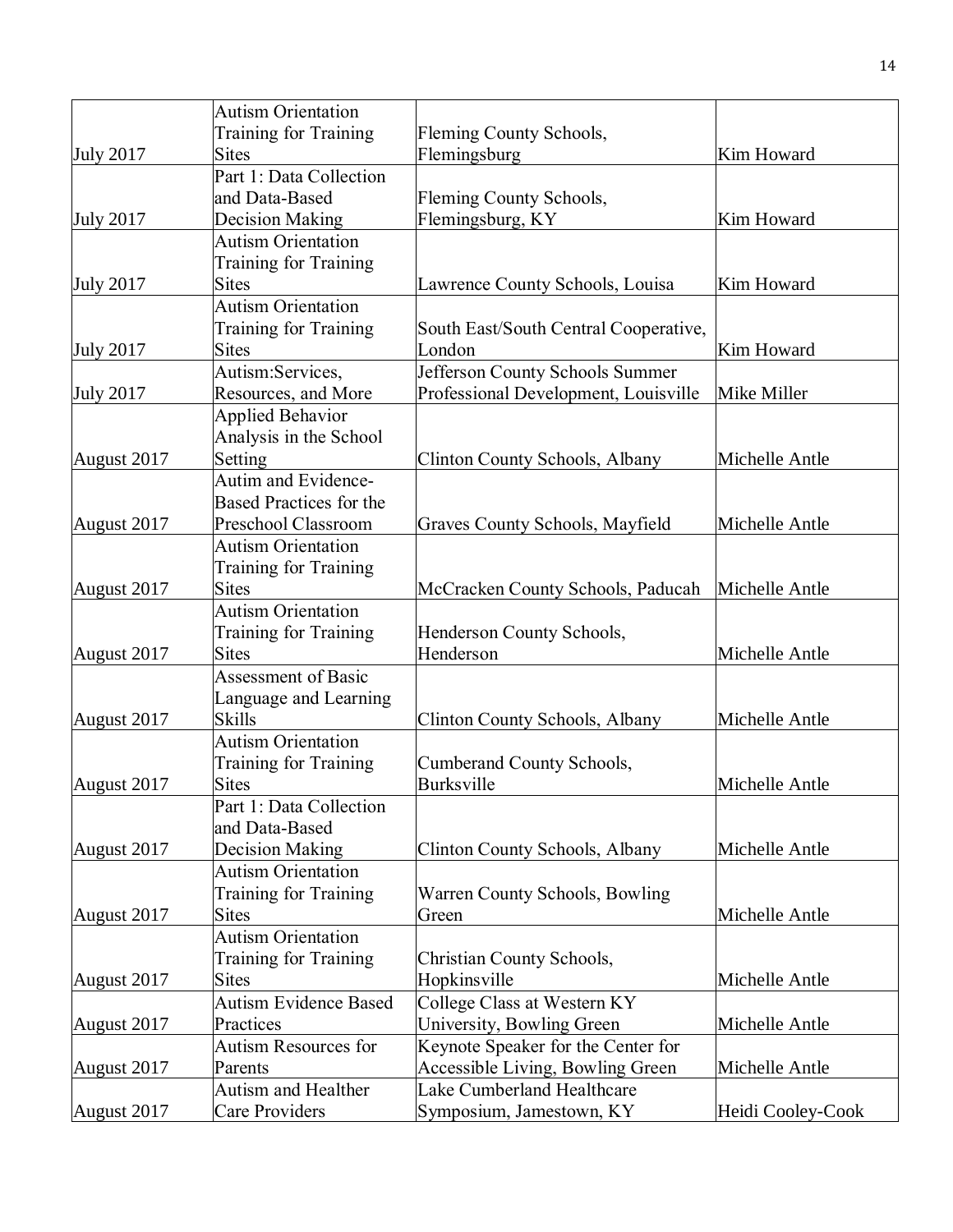|                | <b>Autism Orientation</b>        |                                            |                    |
|----------------|----------------------------------|--------------------------------------------|--------------------|
|                | Training for Training            | Erlanger Independent and Boone             |                    |
| August 2017    | <b>Sites</b>                     | County Schools, Cold Springs               | Laura Ferguson     |
|                | <b>Autism and Effective</b>      | Mount Vernon Elementary School,            |                    |
| August 2017    | <b>Strategies</b>                | Mount Vernon                               | Laura Ferguson     |
|                | Setting Up a Structured          | Madison County Schools, Exceptional        |                    |
| August 2017    | Classroom                        | Children Education Staff, Richmond         | Laura Ferguson     |
|                |                                  | <b>Bourbon County Schools Exceptional</b>  |                    |
|                | <b>Working with Students</b>     | Child Education Paraprofessionals,         |                    |
| August 2017    | with Autism                      | Paris                                      | Laura Ferguson     |
|                |                                  | Collins Elementary, Hearn                  |                    |
|                | <b>Autism Orientation</b>        | Elementary, Elkhorn Middle School,         |                    |
|                | Training for Training            | and Bondurant Middle Schools,              |                    |
| August 2017    | <b>Sites</b>                     | Frankfort                                  | Laura Ferguson     |
|                | Including Students with          |                                            |                    |
|                | Autism in the General            |                                            |                    |
| August 2017    | <b>Education Setting</b>         | Kenton County Schools, Edgewood            | Laura Ferguson     |
|                | <b>Increaseing Social Skills</b> |                                            |                    |
|                | for Students with                |                                            |                    |
| August 2017    | Autism                           | Kenton County Schools, Edgewood            | Laura Ferguson     |
|                |                                  | Resource Officiers for Jessamine and       | Laura Ferguson and |
| August 2017    | <b>Understanding Autism</b>      | Franklin County Schools, Lexington         | Sally Miracle      |
|                | <b>Antecedent Based</b>          |                                            |                    |
| August 2017    | Interventions                    | Prestonsburg                               | Kim Howard         |
|                | <b>Autism Orientation</b>        |                                            |                    |
|                | Training for Training            |                                            |                    |
| August 2017    | <b>Sites</b>                     | Perry County Schools, Hazard               | Kim Howard         |
|                | <b>Antecedent Based</b>          |                                            |                    |
|                | Interventions for                |                                            |                    |
| August 2017    | <b>Instructional Assistants</b>  | Pike County School, Pikeville              | Kim Howard         |
|                | Visual Supports and              | Fleming County Schools,                    |                    |
| August 2017    | <b>Classroom Setup</b>           | Flemingsburg                               | Kim Howard         |
|                |                                  | <b>Annual Northest Alliance Conference</b> |                    |
|                | <b>Understanding Autism</b>      | of Teachers of Speech Audiology,           |                    |
|                | and Implementing Basic           | Nursing First Steps and Head Start,        |                    |
| August 2017    | Interventions                    | Ashland                                    | Kim Howard         |
|                | Starting the Year Off            | <b>Autism Cadre for KY Educational</b>     |                    |
| August 2017    | Right                            | Development Cooporation, Ashland           | Kim Howard         |
|                | Autism: Service,                 | <b>Carroll County Schools Parent</b>       |                    |
| August 2017    | Resources, and More              | Support Group, Carrollton                  | Mike Miller        |
|                | <b>Yellow Dot Program</b>        | Caroll County Police Department,           |                    |
| August 2017    | and Resources                    | Carrollton                                 | Mike Miller        |
|                | <b>Evidence Based</b>            |                                            |                    |
|                | <b>Practices for Students</b>    |                                            |                    |
|                | with Autism in the               |                                            |                    |
|                | <b>General Education</b>         | Mayfield Independent Schools,              |                    |
| September 2017 | Setting                          | Mayfield                                   | Michelle Antle     |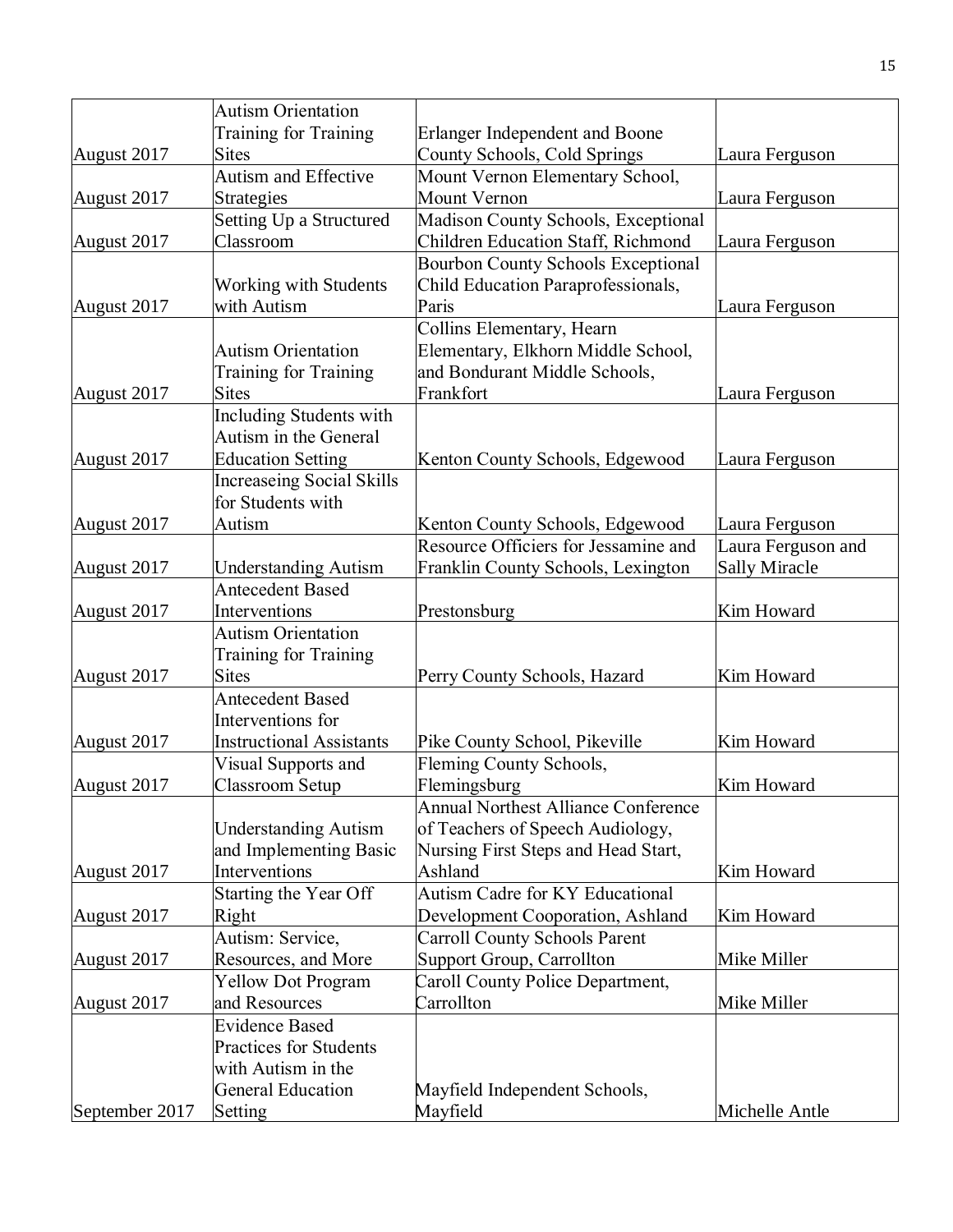| KATC: An Overview of<br>Cooperative, Regional School<br>Psychologists Cadre, Bowling Green<br>September 2017<br>The Work<br>Michelle Antle<br><b>Green River Regional Educational</b><br>Cooperative, Autism Regional Cadre,<br><b>Bowling Green</b><br>Michelle Antle<br>September 2017<br>Peer Support Network<br>Simpson County Regional Training<br><b>Behavioral Strategies</b><br>That Work<br>Center, Preschool Directors, Franklin<br>September 2017<br>Michelle Antle<br><b>Autism and First</b><br>Carrollton Police Department,<br>Carollton<br>September 2017<br>Responders<br>Heidi Cooley-Cook<br>Lebanon Junction Elementary School,<br>Laura Ferguson and<br>Lebanon Junction<br>Amanda Bruce<br>September 2017<br><b>Behavior Management</b><br>Enviornmental<br>Arrangements for<br><b>Students with Autism in</b><br><b>Bardstown Independent Schools</b><br>Laura Ferguso and<br>Preschool Staff, Bardstown<br>September 2017<br>Early Chidhoon<br><b>Sally Miracle</b><br><b>Making Schedules</b><br>Northern Kentucky Educational<br>September 2017<br>Work<br>Cooperative PLC, Cold Springs<br>Laura Ferguson<br><b>Best Instructional</b><br><b>Practices for Students</b><br>Fleming County Schools,<br>Flemingsburg<br>Kim Howard<br>September 2017<br>with Autism<br>Part 2 : Data Collection<br>and Data-Based<br>Fleming County Schools,<br>Flemingsburg<br>September 2017<br>Decision Making<br>Kim Howard<br><b>Autism Orientation</b><br><b>Training For Training</b><br>September 2017<br>Site<br>Pike County Schools, Pikeville<br>Kim Howard<br>Transition from<br>Secondary Setting to<br>Adulthood<br>Jefferson County Schools, Louisville<br>Mike Miller<br>Autism: Services,<br><b>ATA Nursing Students, Louisville</b><br>Mike Miller<br>Resources, and More<br>Social Emotional<br>Special Education Preservice Class,<br>Learning in the<br>Western KY University, Bowling<br><b>Resource Classroom</b><br>Michelle Antle<br>Green<br>Social Emotional<br>Learning Embedded in<br>the General Education<br>Kentucky Association of School<br>Classroom<br>Psychologist Conference, Louisville<br>Michelle Antle<br>Introduction to Special Education<br>Preservice Course, Western KY<br>Autism 101 for<br>University, Bowling Green<br>Michelle Antle<br>Educators<br>Teaching Independence<br>to Ensure Successful<br>Northern Kentucky Parent Summit,<br>Transitioins<br>Erlanger<br>Michelle Antle<br>Kosair Charities Community Room<br>Behavioral and<br>Laura Ferguson and |                |              | Green River Regional Educational |             |
|-----------------------------------------------------------------------------------------------------------------------------------------------------------------------------------------------------------------------------------------------------------------------------------------------------------------------------------------------------------------------------------------------------------------------------------------------------------------------------------------------------------------------------------------------------------------------------------------------------------------------------------------------------------------------------------------------------------------------------------------------------------------------------------------------------------------------------------------------------------------------------------------------------------------------------------------------------------------------------------------------------------------------------------------------------------------------------------------------------------------------------------------------------------------------------------------------------------------------------------------------------------------------------------------------------------------------------------------------------------------------------------------------------------------------------------------------------------------------------------------------------------------------------------------------------------------------------------------------------------------------------------------------------------------------------------------------------------------------------------------------------------------------------------------------------------------------------------------------------------------------------------------------------------------------------------------------------------------------------------------------------------------------------------------------------------------------------------------------------------------------------------------------------------------------------------------------------------------------------------------------------------------------------------------------------------------------------------------------------------------------------------------------------------------------------------------------------------------------------------------------------------------------------|----------------|--------------|----------------------------------|-------------|
|                                                                                                                                                                                                                                                                                                                                                                                                                                                                                                                                                                                                                                                                                                                                                                                                                                                                                                                                                                                                                                                                                                                                                                                                                                                                                                                                                                                                                                                                                                                                                                                                                                                                                                                                                                                                                                                                                                                                                                                                                                                                                                                                                                                                                                                                                                                                                                                                                                                                                                                             |                |              |                                  |             |
|                                                                                                                                                                                                                                                                                                                                                                                                                                                                                                                                                                                                                                                                                                                                                                                                                                                                                                                                                                                                                                                                                                                                                                                                                                                                                                                                                                                                                                                                                                                                                                                                                                                                                                                                                                                                                                                                                                                                                                                                                                                                                                                                                                                                                                                                                                                                                                                                                                                                                                                             |                |              |                                  |             |
|                                                                                                                                                                                                                                                                                                                                                                                                                                                                                                                                                                                                                                                                                                                                                                                                                                                                                                                                                                                                                                                                                                                                                                                                                                                                                                                                                                                                                                                                                                                                                                                                                                                                                                                                                                                                                                                                                                                                                                                                                                                                                                                                                                                                                                                                                                                                                                                                                                                                                                                             |                |              |                                  |             |
|                                                                                                                                                                                                                                                                                                                                                                                                                                                                                                                                                                                                                                                                                                                                                                                                                                                                                                                                                                                                                                                                                                                                                                                                                                                                                                                                                                                                                                                                                                                                                                                                                                                                                                                                                                                                                                                                                                                                                                                                                                                                                                                                                                                                                                                                                                                                                                                                                                                                                                                             |                |              |                                  |             |
|                                                                                                                                                                                                                                                                                                                                                                                                                                                                                                                                                                                                                                                                                                                                                                                                                                                                                                                                                                                                                                                                                                                                                                                                                                                                                                                                                                                                                                                                                                                                                                                                                                                                                                                                                                                                                                                                                                                                                                                                                                                                                                                                                                                                                                                                                                                                                                                                                                                                                                                             |                |              |                                  |             |
|                                                                                                                                                                                                                                                                                                                                                                                                                                                                                                                                                                                                                                                                                                                                                                                                                                                                                                                                                                                                                                                                                                                                                                                                                                                                                                                                                                                                                                                                                                                                                                                                                                                                                                                                                                                                                                                                                                                                                                                                                                                                                                                                                                                                                                                                                                                                                                                                                                                                                                                             |                |              |                                  |             |
|                                                                                                                                                                                                                                                                                                                                                                                                                                                                                                                                                                                                                                                                                                                                                                                                                                                                                                                                                                                                                                                                                                                                                                                                                                                                                                                                                                                                                                                                                                                                                                                                                                                                                                                                                                                                                                                                                                                                                                                                                                                                                                                                                                                                                                                                                                                                                                                                                                                                                                                             |                |              |                                  |             |
|                                                                                                                                                                                                                                                                                                                                                                                                                                                                                                                                                                                                                                                                                                                                                                                                                                                                                                                                                                                                                                                                                                                                                                                                                                                                                                                                                                                                                                                                                                                                                                                                                                                                                                                                                                                                                                                                                                                                                                                                                                                                                                                                                                                                                                                                                                                                                                                                                                                                                                                             |                |              |                                  |             |
|                                                                                                                                                                                                                                                                                                                                                                                                                                                                                                                                                                                                                                                                                                                                                                                                                                                                                                                                                                                                                                                                                                                                                                                                                                                                                                                                                                                                                                                                                                                                                                                                                                                                                                                                                                                                                                                                                                                                                                                                                                                                                                                                                                                                                                                                                                                                                                                                                                                                                                                             |                |              |                                  |             |
|                                                                                                                                                                                                                                                                                                                                                                                                                                                                                                                                                                                                                                                                                                                                                                                                                                                                                                                                                                                                                                                                                                                                                                                                                                                                                                                                                                                                                                                                                                                                                                                                                                                                                                                                                                                                                                                                                                                                                                                                                                                                                                                                                                                                                                                                                                                                                                                                                                                                                                                             |                |              |                                  |             |
|                                                                                                                                                                                                                                                                                                                                                                                                                                                                                                                                                                                                                                                                                                                                                                                                                                                                                                                                                                                                                                                                                                                                                                                                                                                                                                                                                                                                                                                                                                                                                                                                                                                                                                                                                                                                                                                                                                                                                                                                                                                                                                                                                                                                                                                                                                                                                                                                                                                                                                                             |                |              |                                  |             |
|                                                                                                                                                                                                                                                                                                                                                                                                                                                                                                                                                                                                                                                                                                                                                                                                                                                                                                                                                                                                                                                                                                                                                                                                                                                                                                                                                                                                                                                                                                                                                                                                                                                                                                                                                                                                                                                                                                                                                                                                                                                                                                                                                                                                                                                                                                                                                                                                                                                                                                                             |                |              |                                  |             |
|                                                                                                                                                                                                                                                                                                                                                                                                                                                                                                                                                                                                                                                                                                                                                                                                                                                                                                                                                                                                                                                                                                                                                                                                                                                                                                                                                                                                                                                                                                                                                                                                                                                                                                                                                                                                                                                                                                                                                                                                                                                                                                                                                                                                                                                                                                                                                                                                                                                                                                                             |                |              |                                  |             |
|                                                                                                                                                                                                                                                                                                                                                                                                                                                                                                                                                                                                                                                                                                                                                                                                                                                                                                                                                                                                                                                                                                                                                                                                                                                                                                                                                                                                                                                                                                                                                                                                                                                                                                                                                                                                                                                                                                                                                                                                                                                                                                                                                                                                                                                                                                                                                                                                                                                                                                                             |                |              |                                  |             |
|                                                                                                                                                                                                                                                                                                                                                                                                                                                                                                                                                                                                                                                                                                                                                                                                                                                                                                                                                                                                                                                                                                                                                                                                                                                                                                                                                                                                                                                                                                                                                                                                                                                                                                                                                                                                                                                                                                                                                                                                                                                                                                                                                                                                                                                                                                                                                                                                                                                                                                                             |                |              |                                  |             |
|                                                                                                                                                                                                                                                                                                                                                                                                                                                                                                                                                                                                                                                                                                                                                                                                                                                                                                                                                                                                                                                                                                                                                                                                                                                                                                                                                                                                                                                                                                                                                                                                                                                                                                                                                                                                                                                                                                                                                                                                                                                                                                                                                                                                                                                                                                                                                                                                                                                                                                                             |                |              |                                  |             |
|                                                                                                                                                                                                                                                                                                                                                                                                                                                                                                                                                                                                                                                                                                                                                                                                                                                                                                                                                                                                                                                                                                                                                                                                                                                                                                                                                                                                                                                                                                                                                                                                                                                                                                                                                                                                                                                                                                                                                                                                                                                                                                                                                                                                                                                                                                                                                                                                                                                                                                                             |                |              |                                  |             |
|                                                                                                                                                                                                                                                                                                                                                                                                                                                                                                                                                                                                                                                                                                                                                                                                                                                                                                                                                                                                                                                                                                                                                                                                                                                                                                                                                                                                                                                                                                                                                                                                                                                                                                                                                                                                                                                                                                                                                                                                                                                                                                                                                                                                                                                                                                                                                                                                                                                                                                                             |                |              |                                  |             |
|                                                                                                                                                                                                                                                                                                                                                                                                                                                                                                                                                                                                                                                                                                                                                                                                                                                                                                                                                                                                                                                                                                                                                                                                                                                                                                                                                                                                                                                                                                                                                                                                                                                                                                                                                                                                                                                                                                                                                                                                                                                                                                                                                                                                                                                                                                                                                                                                                                                                                                                             |                |              |                                  |             |
|                                                                                                                                                                                                                                                                                                                                                                                                                                                                                                                                                                                                                                                                                                                                                                                                                                                                                                                                                                                                                                                                                                                                                                                                                                                                                                                                                                                                                                                                                                                                                                                                                                                                                                                                                                                                                                                                                                                                                                                                                                                                                                                                                                                                                                                                                                                                                                                                                                                                                                                             |                |              |                                  |             |
|                                                                                                                                                                                                                                                                                                                                                                                                                                                                                                                                                                                                                                                                                                                                                                                                                                                                                                                                                                                                                                                                                                                                                                                                                                                                                                                                                                                                                                                                                                                                                                                                                                                                                                                                                                                                                                                                                                                                                                                                                                                                                                                                                                                                                                                                                                                                                                                                                                                                                                                             |                |              |                                  |             |
|                                                                                                                                                                                                                                                                                                                                                                                                                                                                                                                                                                                                                                                                                                                                                                                                                                                                                                                                                                                                                                                                                                                                                                                                                                                                                                                                                                                                                                                                                                                                                                                                                                                                                                                                                                                                                                                                                                                                                                                                                                                                                                                                                                                                                                                                                                                                                                                                                                                                                                                             |                |              |                                  |             |
|                                                                                                                                                                                                                                                                                                                                                                                                                                                                                                                                                                                                                                                                                                                                                                                                                                                                                                                                                                                                                                                                                                                                                                                                                                                                                                                                                                                                                                                                                                                                                                                                                                                                                                                                                                                                                                                                                                                                                                                                                                                                                                                                                                                                                                                                                                                                                                                                                                                                                                                             |                |              |                                  |             |
|                                                                                                                                                                                                                                                                                                                                                                                                                                                                                                                                                                                                                                                                                                                                                                                                                                                                                                                                                                                                                                                                                                                                                                                                                                                                                                                                                                                                                                                                                                                                                                                                                                                                                                                                                                                                                                                                                                                                                                                                                                                                                                                                                                                                                                                                                                                                                                                                                                                                                                                             |                |              |                                  |             |
|                                                                                                                                                                                                                                                                                                                                                                                                                                                                                                                                                                                                                                                                                                                                                                                                                                                                                                                                                                                                                                                                                                                                                                                                                                                                                                                                                                                                                                                                                                                                                                                                                                                                                                                                                                                                                                                                                                                                                                                                                                                                                                                                                                                                                                                                                                                                                                                                                                                                                                                             |                |              |                                  |             |
|                                                                                                                                                                                                                                                                                                                                                                                                                                                                                                                                                                                                                                                                                                                                                                                                                                                                                                                                                                                                                                                                                                                                                                                                                                                                                                                                                                                                                                                                                                                                                                                                                                                                                                                                                                                                                                                                                                                                                                                                                                                                                                                                                                                                                                                                                                                                                                                                                                                                                                                             |                |              |                                  |             |
|                                                                                                                                                                                                                                                                                                                                                                                                                                                                                                                                                                                                                                                                                                                                                                                                                                                                                                                                                                                                                                                                                                                                                                                                                                                                                                                                                                                                                                                                                                                                                                                                                                                                                                                                                                                                                                                                                                                                                                                                                                                                                                                                                                                                                                                                                                                                                                                                                                                                                                                             |                |              |                                  |             |
|                                                                                                                                                                                                                                                                                                                                                                                                                                                                                                                                                                                                                                                                                                                                                                                                                                                                                                                                                                                                                                                                                                                                                                                                                                                                                                                                                                                                                                                                                                                                                                                                                                                                                                                                                                                                                                                                                                                                                                                                                                                                                                                                                                                                                                                                                                                                                                                                                                                                                                                             |                |              |                                  |             |
|                                                                                                                                                                                                                                                                                                                                                                                                                                                                                                                                                                                                                                                                                                                                                                                                                                                                                                                                                                                                                                                                                                                                                                                                                                                                                                                                                                                                                                                                                                                                                                                                                                                                                                                                                                                                                                                                                                                                                                                                                                                                                                                                                                                                                                                                                                                                                                                                                                                                                                                             |                |              |                                  |             |
|                                                                                                                                                                                                                                                                                                                                                                                                                                                                                                                                                                                                                                                                                                                                                                                                                                                                                                                                                                                                                                                                                                                                                                                                                                                                                                                                                                                                                                                                                                                                                                                                                                                                                                                                                                                                                                                                                                                                                                                                                                                                                                                                                                                                                                                                                                                                                                                                                                                                                                                             | September 2017 |              |                                  |             |
|                                                                                                                                                                                                                                                                                                                                                                                                                                                                                                                                                                                                                                                                                                                                                                                                                                                                                                                                                                                                                                                                                                                                                                                                                                                                                                                                                                                                                                                                                                                                                                                                                                                                                                                                                                                                                                                                                                                                                                                                                                                                                                                                                                                                                                                                                                                                                                                                                                                                                                                             |                |              |                                  |             |
|                                                                                                                                                                                                                                                                                                                                                                                                                                                                                                                                                                                                                                                                                                                                                                                                                                                                                                                                                                                                                                                                                                                                                                                                                                                                                                                                                                                                                                                                                                                                                                                                                                                                                                                                                                                                                                                                                                                                                                                                                                                                                                                                                                                                                                                                                                                                                                                                                                                                                                                             | September 2017 |              |                                  |             |
|                                                                                                                                                                                                                                                                                                                                                                                                                                                                                                                                                                                                                                                                                                                                                                                                                                                                                                                                                                                                                                                                                                                                                                                                                                                                                                                                                                                                                                                                                                                                                                                                                                                                                                                                                                                                                                                                                                                                                                                                                                                                                                                                                                                                                                                                                                                                                                                                                                                                                                                             |                |              |                                  |             |
|                                                                                                                                                                                                                                                                                                                                                                                                                                                                                                                                                                                                                                                                                                                                                                                                                                                                                                                                                                                                                                                                                                                                                                                                                                                                                                                                                                                                                                                                                                                                                                                                                                                                                                                                                                                                                                                                                                                                                                                                                                                                                                                                                                                                                                                                                                                                                                                                                                                                                                                             |                |              |                                  |             |
|                                                                                                                                                                                                                                                                                                                                                                                                                                                                                                                                                                                                                                                                                                                                                                                                                                                                                                                                                                                                                                                                                                                                                                                                                                                                                                                                                                                                                                                                                                                                                                                                                                                                                                                                                                                                                                                                                                                                                                                                                                                                                                                                                                                                                                                                                                                                                                                                                                                                                                                             | October 2017   |              |                                  |             |
|                                                                                                                                                                                                                                                                                                                                                                                                                                                                                                                                                                                                                                                                                                                                                                                                                                                                                                                                                                                                                                                                                                                                                                                                                                                                                                                                                                                                                                                                                                                                                                                                                                                                                                                                                                                                                                                                                                                                                                                                                                                                                                                                                                                                                                                                                                                                                                                                                                                                                                                             |                |              |                                  |             |
|                                                                                                                                                                                                                                                                                                                                                                                                                                                                                                                                                                                                                                                                                                                                                                                                                                                                                                                                                                                                                                                                                                                                                                                                                                                                                                                                                                                                                                                                                                                                                                                                                                                                                                                                                                                                                                                                                                                                                                                                                                                                                                                                                                                                                                                                                                                                                                                                                                                                                                                             |                |              |                                  |             |
|                                                                                                                                                                                                                                                                                                                                                                                                                                                                                                                                                                                                                                                                                                                                                                                                                                                                                                                                                                                                                                                                                                                                                                                                                                                                                                                                                                                                                                                                                                                                                                                                                                                                                                                                                                                                                                                                                                                                                                                                                                                                                                                                                                                                                                                                                                                                                                                                                                                                                                                             |                |              |                                  |             |
|                                                                                                                                                                                                                                                                                                                                                                                                                                                                                                                                                                                                                                                                                                                                                                                                                                                                                                                                                                                                                                                                                                                                                                                                                                                                                                                                                                                                                                                                                                                                                                                                                                                                                                                                                                                                                                                                                                                                                                                                                                                                                                                                                                                                                                                                                                                                                                                                                                                                                                                             | October 2017   |              |                                  |             |
|                                                                                                                                                                                                                                                                                                                                                                                                                                                                                                                                                                                                                                                                                                                                                                                                                                                                                                                                                                                                                                                                                                                                                                                                                                                                                                                                                                                                                                                                                                                                                                                                                                                                                                                                                                                                                                                                                                                                                                                                                                                                                                                                                                                                                                                                                                                                                                                                                                                                                                                             |                |              |                                  |             |
|                                                                                                                                                                                                                                                                                                                                                                                                                                                                                                                                                                                                                                                                                                                                                                                                                                                                                                                                                                                                                                                                                                                                                                                                                                                                                                                                                                                                                                                                                                                                                                                                                                                                                                                                                                                                                                                                                                                                                                                                                                                                                                                                                                                                                                                                                                                                                                                                                                                                                                                             |                |              |                                  |             |
|                                                                                                                                                                                                                                                                                                                                                                                                                                                                                                                                                                                                                                                                                                                                                                                                                                                                                                                                                                                                                                                                                                                                                                                                                                                                                                                                                                                                                                                                                                                                                                                                                                                                                                                                                                                                                                                                                                                                                                                                                                                                                                                                                                                                                                                                                                                                                                                                                                                                                                                             | October 2017   |              |                                  |             |
|                                                                                                                                                                                                                                                                                                                                                                                                                                                                                                                                                                                                                                                                                                                                                                                                                                                                                                                                                                                                                                                                                                                                                                                                                                                                                                                                                                                                                                                                                                                                                                                                                                                                                                                                                                                                                                                                                                                                                                                                                                                                                                                                                                                                                                                                                                                                                                                                                                                                                                                             |                |              |                                  |             |
|                                                                                                                                                                                                                                                                                                                                                                                                                                                                                                                                                                                                                                                                                                                                                                                                                                                                                                                                                                                                                                                                                                                                                                                                                                                                                                                                                                                                                                                                                                                                                                                                                                                                                                                                                                                                                                                                                                                                                                                                                                                                                                                                                                                                                                                                                                                                                                                                                                                                                                                             |                |              |                                  |             |
|                                                                                                                                                                                                                                                                                                                                                                                                                                                                                                                                                                                                                                                                                                                                                                                                                                                                                                                                                                                                                                                                                                                                                                                                                                                                                                                                                                                                                                                                                                                                                                                                                                                                                                                                                                                                                                                                                                                                                                                                                                                                                                                                                                                                                                                                                                                                                                                                                                                                                                                             | October 2017   |              |                                  |             |
|                                                                                                                                                                                                                                                                                                                                                                                                                                                                                                                                                                                                                                                                                                                                                                                                                                                                                                                                                                                                                                                                                                                                                                                                                                                                                                                                                                                                                                                                                                                                                                                                                                                                                                                                                                                                                                                                                                                                                                                                                                                                                                                                                                                                                                                                                                                                                                                                                                                                                                                             |                |              |                                  |             |
|                                                                                                                                                                                                                                                                                                                                                                                                                                                                                                                                                                                                                                                                                                                                                                                                                                                                                                                                                                                                                                                                                                                                                                                                                                                                                                                                                                                                                                                                                                                                                                                                                                                                                                                                                                                                                                                                                                                                                                                                                                                                                                                                                                                                                                                                                                                                                                                                                                                                                                                             | October 2017   | Commuication | Regional Training, Louisville    | Mike Miller |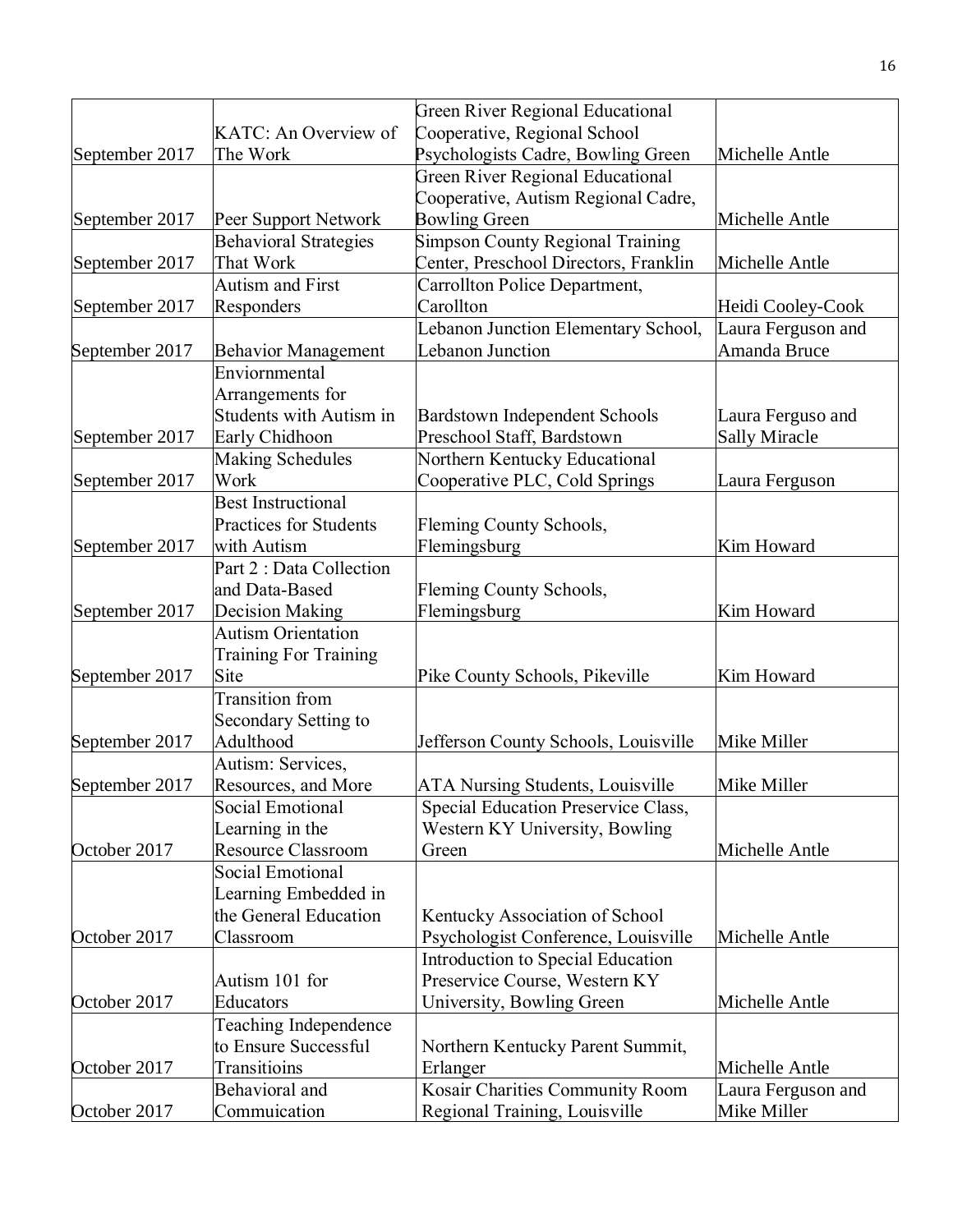|                | <b>Strategies for Students</b>                  |                                    |                               |
|----------------|-------------------------------------------------|------------------------------------|-------------------------------|
|                | with Autism                                     |                                    |                               |
|                | <b>Understanding Autism</b>                     |                                    |                               |
|                | Strategies for                                  | Ohio Valley Educational            |                               |
| October 2017   | Earlychildhood                                  | Cooperative, Shelbyville           | Laura Ferguson                |
|                | Autism Strategies and                           | Early Childhood Degree Students,   |                               |
| October 2017   | Supports                                        | Campbellsville, Louisville         | Laura Ferguson                |
|                | <b>Making Transitions</b>                       |                                    |                               |
|                | Easier Throughout the                           | Northern Kentucky Transition       |                               |
| October 2017   | Day                                             | Conference, Erlanger               | Laura Ferguson                |
|                | Navigating the                                  | Western Kentucky Educational       |                               |
| October 2017   | <b>VBMAPP</b>                                   | Cooperative Autism Cadre, Cadiz    | Laura Ferguson                |
|                | Preschool Autism                                |                                    |                               |
| October 2017   | <b>Behavior Interventions</b>                   | Fleming County Schools, Hillsboro  | Kim Howard                    |
|                | School Age Daycare                              |                                    |                               |
| October 2017   | Interventions in Autism                         | Fivco Summit, Ashland              | Kim Howard                    |
|                |                                                 | Fleming County Schools,            |                               |
| October 2017   | <b>Best Practices in Autism</b>                 | Flemingsburg                       | Kim Howard                    |
|                | Teaching for                                    |                                    |                               |
| October 2017   | Independence                                    | <b>Transition Summit, Erlanger</b> | Kim Howard                    |
|                | Behavioral and                                  |                                    |                               |
|                | Communication                                   |                                    |                               |
|                | <b>Strategies for Students</b>                  | St. X High School Professional     |                               |
| October 2017   | with Autism                                     | Development, Louisville            | Mike Miller                   |
|                |                                                 | Green River Regional Educational   |                               |
|                | <b>Antecedent Based</b>                         | Coorperative Autism Cadre, Bowling |                               |
| November 2017  | Interventions                                   | Green                              | Michelle Antle                |
|                | <b>Evidence Based</b>                           |                                    |                               |
|                | Practicies for Students                         |                                    |                               |
|                | with Autism in the                              |                                    |                               |
|                | <b>General Education</b>                        |                                    |                               |
| November 2017  | Setting                                         | Butler County Schools, Morgantown  | Michelle Antle                |
|                |                                                 | KY Exceptional Children            |                               |
| November 2017  | Autism 101                                      | Conference, Louisville             | Michelle Antle                |
|                | Social Skills Instruction                       |                                    |                               |
| November 2017  | for Students with                               | KY Exceptional Children            | Michelle Antle                |
|                | Autism                                          | Conference, Louisville             |                               |
|                | <b>Supporting Students</b>                      |                                    | Michelle Antle and            |
|                | with Autism                                     | KY Exceptional Children            | <b>Barren District Autism</b> |
| November 2017  | Districtwide<br><b>Autims and First</b>         | Conference, Louisville             | Team                          |
|                |                                                 | Campbellsville Fire Department,    |                               |
| November 2017  | Responders                                      | Campbellsville, KY                 | Heidi Cooley-Cook             |
|                | Autism-From Red Flags<br>to Intervention and th |                                    |                               |
|                |                                                 | <b>Exceptional Children State</b>  | Heidi Cooley-Cook             |
| November 2017  | Steps In-Between<br>Plan for Life After the     | Conference, Louisville             | and Mike Miller               |
|                |                                                 |                                    |                               |
| Novermber 2017 | <b>Graduation Party NOW!</b>                    | Wendell Foster, Owensboro          | Heidi Cooley-Cook             |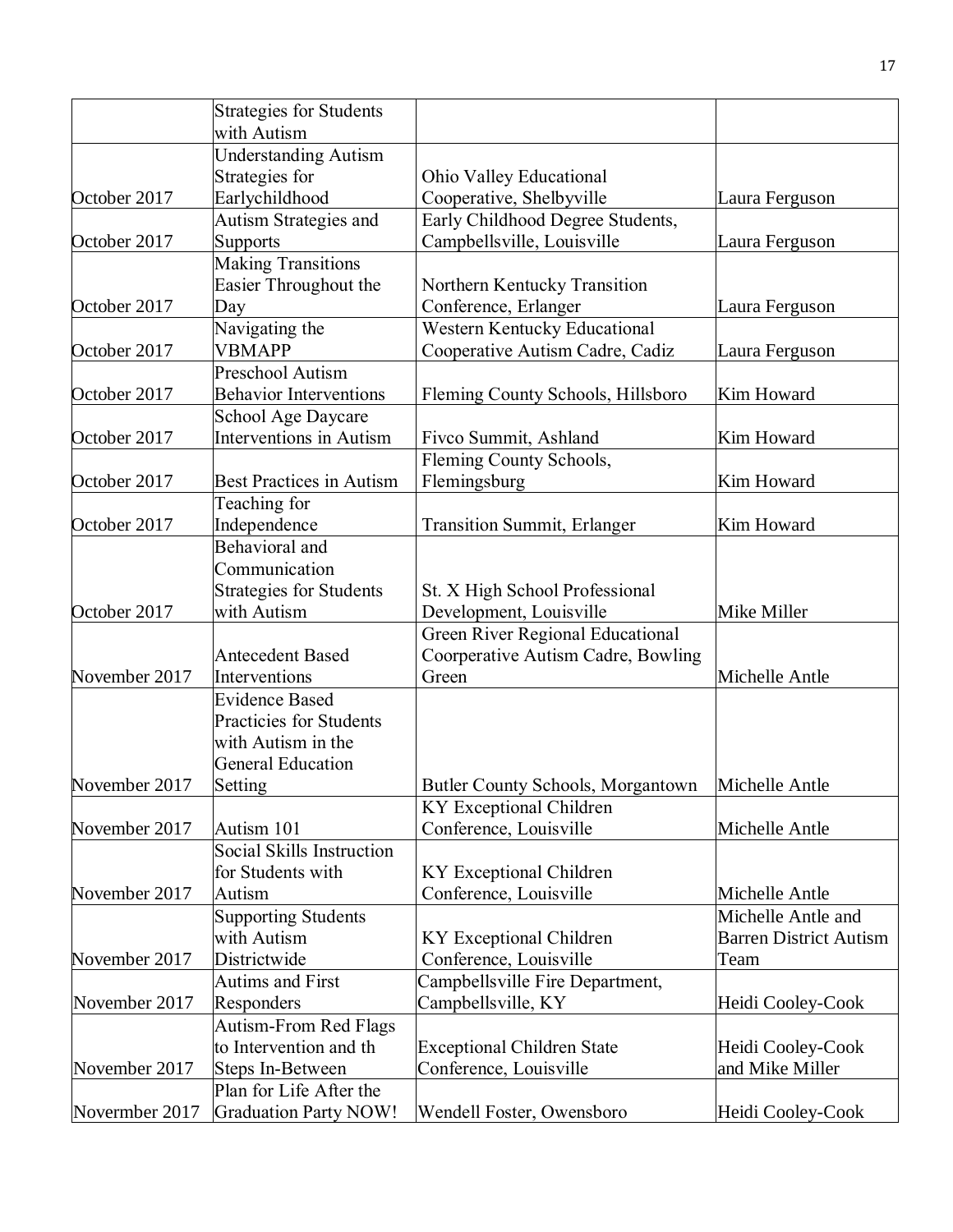|               | Autism: Services,                              | <b>Exceptional Children State</b>                               | Heidi Cooley-Cook    |
|---------------|------------------------------------------------|-----------------------------------------------------------------|----------------------|
| November 2017 | Resources, and More                            | Conference, Louisville                                          | and Mike Miller      |
|               | <b>Autism and First</b>                        |                                                                 | Heidi Cooley-Cook    |
| November 2017 | Responders                                     | Louisville Fire Department, Louisville                          | and Chad Greathouse  |
|               | Autism and First                               |                                                                 | Heidi Cooley-Cook    |
| November 2017 | Responders                                     | Louisville Fire Department, Louisville                          | and Chad Greathouse  |
|               | Autism Stupports and                           |                                                                 |                      |
|               | <b>Strategies for Early</b>                    | Berea Regional Training Center,                                 |                      |
| November 2017 | Childhood                                      | London                                                          | Laura Ferguson       |
|               | Environmental                                  | Lebanon Junction Elementary School,                             |                      |
| November 2017 | Arrangement                                    | Lebanon                                                         | Laura Ferguson       |
|               | <b>Autism Strategies and</b>                   |                                                                 |                      |
|               | <b>Supports for Early</b>                      | Western Kentucky Early Childhood                                |                      |
| November 2017 | Childhood                                      | Conference, Paducah                                             | Laura Ferguson       |
|               | Increasing the                                 |                                                                 |                      |
|               | Opportunity to Respond                         | Northern Kentucky Educational                                   |                      |
| November 2017 | for All Students                               | Cooperative PLC, Cold Springs                                   | Laura Ferguson       |
|               |                                                | University of Kentucky Preservice                               |                      |
|               | Autism and Evidence-                           | Teachers of Students with Moderate to                           |                      |
| November 2017 | based Practices                                | Severe Disabilities, Lexington                                  | Laura Ferguson       |
|               | <b>Understanding Autism</b>                    |                                                                 |                      |
|               | and Strategies in Early                        |                                                                 |                      |
| November 2017 | Childhood                                      | Northeast Head Start, Raceland                                  | Laura Ferguson       |
|               | Using Reinforcement to                         | Kentucky Exceptional Children                                   | Laura Ferguson and   |
| November 2017 | Increase Compliance                            | Conference, Louisville                                          | <b>Sally Miracle</b> |
|               | Setting Up a Highly                            | Kentucky Exceptional Children                                   | Laura Ferguson and   |
| November 2017 | <b>Structured Classroom</b>                    | Conference, Louisville                                          | Renee Leach          |
|               | <b>Educating Young</b><br>Children with Autism | Regional Training, Jenny Wiley State                            | <b>Kim Howard</b>    |
| November 2017 |                                                | Park, Prestonsburg                                              |                      |
|               | <b>KATC Services</b>                           | Institutes of Higher Education, KY                              |                      |
| November 2017 | Statewide                                      | Council of Exceptional Children State<br>Conference, Louisville | Mike Miller          |
|               | Autism: Services,                              | Nursing Students, ATA Nursing                                   |                      |
| November 2017 | Resources, and More                            | Program, Louisville                                             | Mike Miller          |
|               | The Problem-Solving                            |                                                                 |                      |
|               | Process for Students                           | <b>Christian County Schools Autism</b>                          |                      |
| December 2017 | with Autism                                    | Team, Hopkinsville                                              | Michelle Antle       |
|               | Autism and First                               | Louisville Fire Department,                                     | Heidi Cooley-Cook    |
| December 2017 | Responders                                     | Louisville                                                      | and Chad Greathouse  |
|               | <b>Autism and First</b>                        | Louisville Fire Department,                                     | Heidi Cooley-Cook    |
| December 2017 | Responders                                     | Louisville                                                      | and Chad Greathouse  |
|               | <b>Autism and First</b>                        | Louisville Fire Department,                                     | Heidi Cooley-Cook    |
| December 2017 | Responders                                     | Louisville                                                      | and Chad Greathouse  |
|               | <b>Autism and First</b>                        | Louisville Fire Department,                                     | Heidi Cooley-Cook    |
| December 2017 | Responders                                     | Louisville                                                      | and Chad Greathouse  |
|               | <b>Autism and First</b>                        | Louisville Fire Department,                                     | Heidi Cooley-Cook    |
| December 2017 | Responders                                     | Louisville                                                      | and Chad Greathouse  |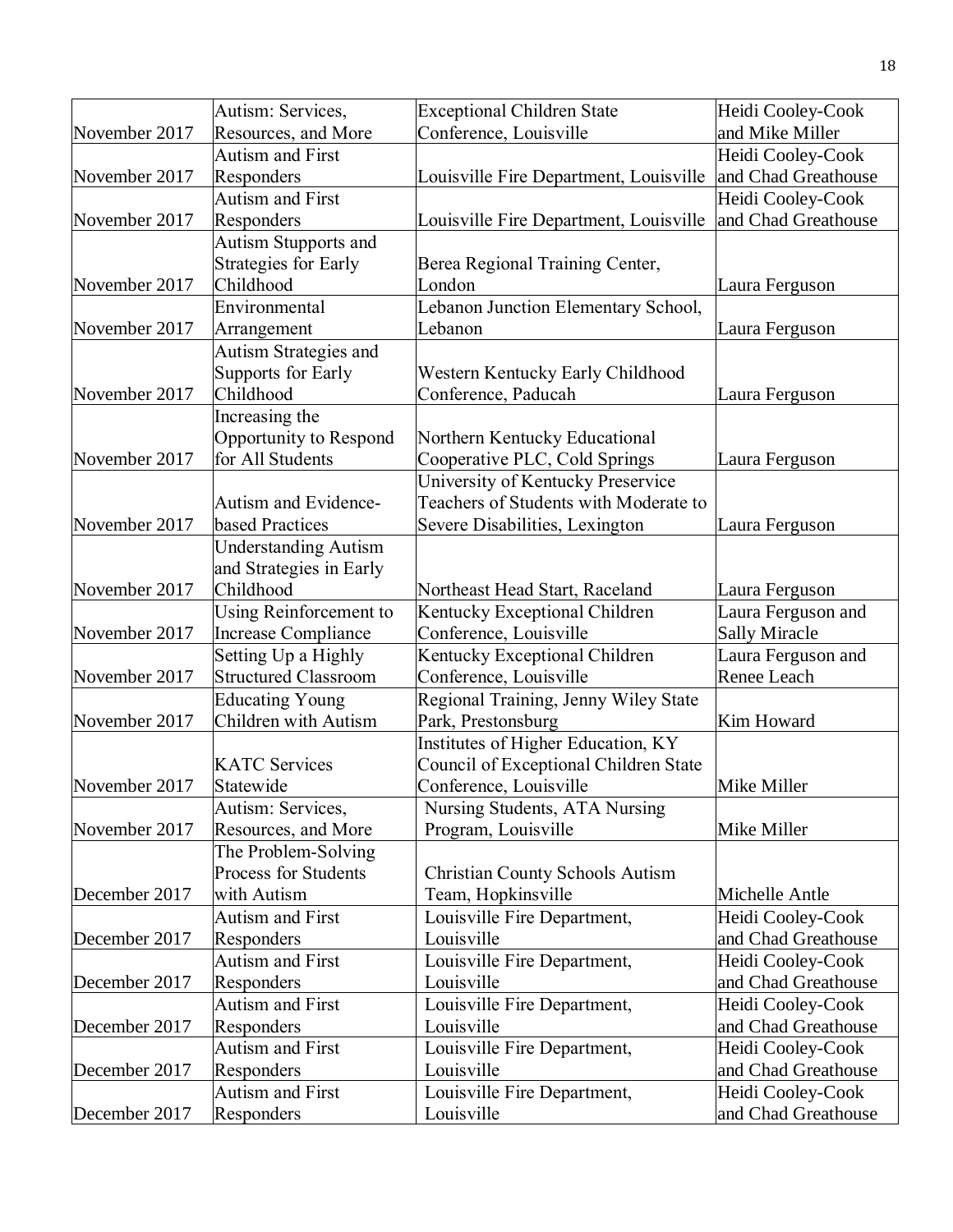|               | <b>Autism and First</b>               | Louisville Fire Department,                                  | Heidi Cooley-Cook                        |
|---------------|---------------------------------------|--------------------------------------------------------------|------------------------------------------|
| December 2017 | Responders                            | Louisville                                                   | and Chad Greathouse                      |
|               | <b>Behavior Strategies for</b>        |                                                              |                                          |
| December 2017 | Preschool Teachers                    | Pike County Schools, Pikeville                               | Kim Howard                               |
|               | Behavior Strategies for               |                                                              |                                          |
| December 2017 | <b>Classroom Assistants</b>           | Pike County Schools, Pikeville                               | Kim Howard                               |
|               | <b>KATC</b> and University            |                                                              |                                          |
|               | of Louisville Autism                  |                                                              |                                          |
| December 2017 | <b>Center Services</b>                | KIDS Center, Louisville                                      | Mike Miller                              |
|               | <b>Increasing Engagement</b>          | <b>Bullitt County Elementary Schools,</b>                    |                                          |
| January 2018  | for All Students                      | Shephardsville                                               | Laura Ferguson                           |
|               | Reinforcement                         | <b>Bullitt Countuy Schools,</b>                              |                                          |
| January 2018  | Strategies                            | Shepherdsville                                               | Laura Ferguson                           |
|               | <b>Increasting Student</b>            |                                                              |                                          |
|               | <b>Communication Skills</b>           |                                                              |                                          |
| January 2018  | Throughout the Day                    | Oldham County Schools, Buckner                               | Laura Fergusgon                          |
| January 2018  | Teaching Independence                 | Statewide Webinar, Louisville                                | Kim Howard                               |
|               | Social Skills Deficits for            |                                                              |                                          |
|               | <b>Twice Exceptional</b>              | Kentucky Association for Gifted                              | Michelle Antle and                       |
| February 2018 | Students                              | Students Conference, Lexington                               | Heidi Cooley-Cook                        |
|               | Problem Solving for                   |                                                              |                                          |
| February 2018 | <b>Students with Autism</b>           | Pike County Schools, Pikeville                               | Kim Howard                               |
|               | Autism and First                      | Louisville Metro Police Department,                          | Heidi Cooley-Cook                        |
| February 2018 | Responders                            | Louisville                                                   | and Chad Greathouse                      |
|               | <b>Autism and First</b>               | Louisville Metro Police Department,                          | Heidi Cooley-Cook                        |
| February 2018 | Responders                            | Louisville                                                   | and Chad Greathouse                      |
|               | <b>Autism and First</b>               | Louisville Metro Police Department,                          | Heidi Cooley-Cook                        |
| February 2018 | Responders                            | Louisville                                                   | and Chad Greathouse                      |
|               | Autism and First                      | Louisville Airport Police and Fire                           | Heidi Cooley-Cook                        |
| February 2018 | Responders<br><b>Autism and First</b> | Department, Louisville                                       | and Chad Greathouse                      |
| February 2018 | Responders                            | Louisville Airport Police and Fire<br>Department, Louisville | Heidi Cooley-Cook<br>and Chad Greathouse |
|               | <b>Autism and First</b>               | Louisville Airport Police and Fire                           | Heidi Cooley-Cook                        |
| February 2018 | Responders                            | Department, Louisville                                       | and Chad Greathouse                      |
|               | Understanding the                     | Conkwright Elementary School, Mt.                            |                                          |
| February 2018 | <b>Autism Spectrum</b>                | Sterling                                                     | Laura Ferguson                           |
|               | <b>Using Reinforcement</b>            |                                                              |                                          |
|               | Strategies to Improve                 |                                                              |                                          |
| February 2018 | Behavior                              | Webinar, Louisville                                          | Laura Ferguson                           |
|               | <b>Autism Diagnosis:</b>              | Northern Kentucky Educational                                |                                          |
| February 2018 | Medical vs. Educational               | Cooperative, Cold Springs                                    | Laura Ferguson                           |
|               | Autism: Services,                     | Nursing Students, ATA Nursing                                |                                          |
| February 2018 | Resources, and More                   | Program, Louisville                                          | Mike Miller                              |
|               | Autism: Service,                      | Fulton County Schools Personnel and                          |                                          |
| February 2018 | Resources, and More                   | Families, Fulton                                             | Mike Miller                              |
|               | Communication                         | West KY Educational Cooperative                              | Michelle Antle and                       |
| March 2018    | Strategies                            | Autism Cadre, Murray                                         | Sherida Gentry                           |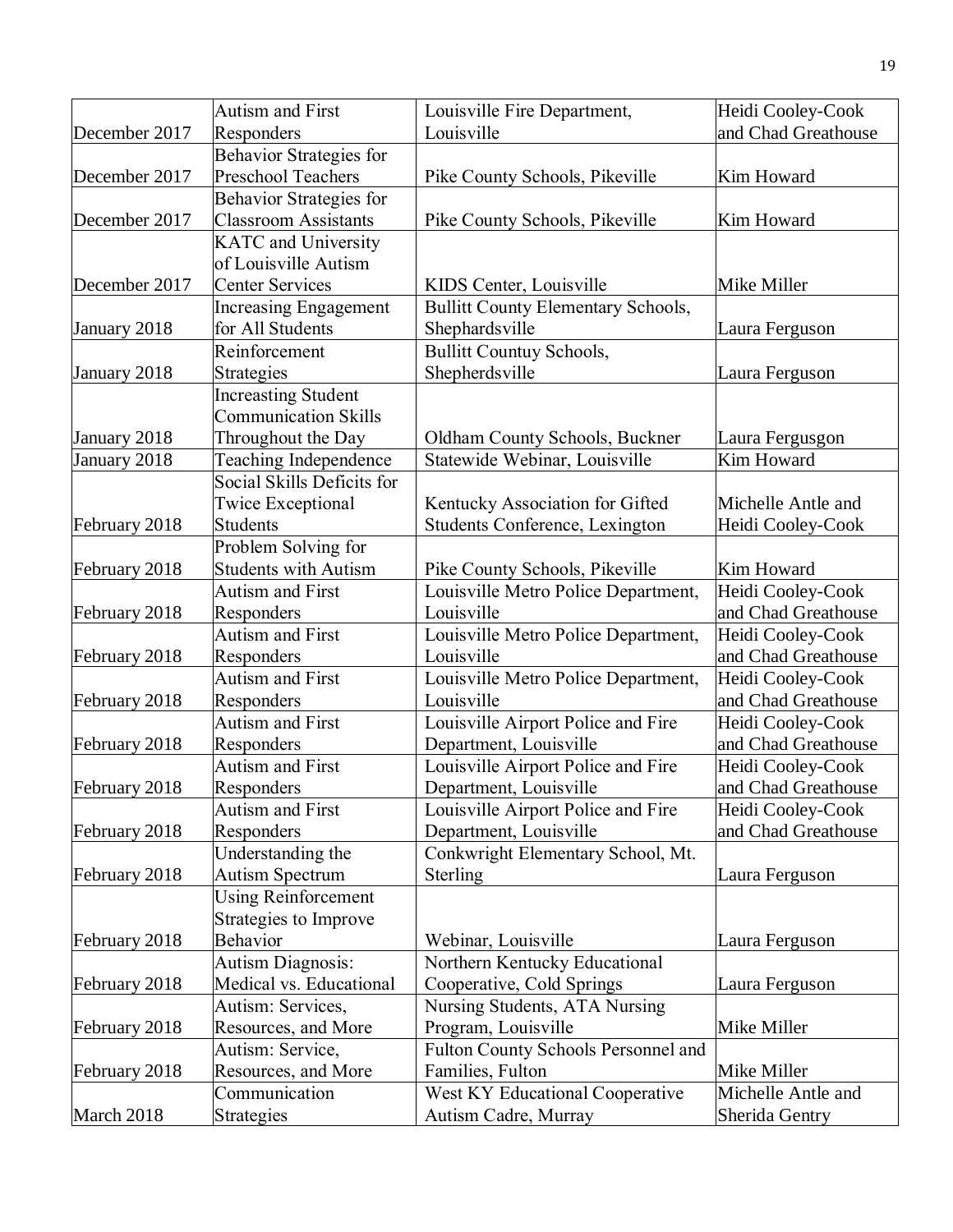|                  |                                 | Green River Regional Education      |                      |
|------------------|---------------------------------|-------------------------------------|----------------------|
|                  | Communication                   | Cooperative Autism Cadre, Bowling   | Michelle Antle and   |
| March 2018       | Strategies-Part 1               | Green                               | Deb Myers            |
|                  |                                 |                                     | Heidi Cooley-Cook,   |
|                  |                                 |                                     | Mike Miller, Susan   |
|                  | <b>Effective Collaboration:</b> |                                     | Wilcox, Stefanie     |
|                  | You are your child's            | KY Annual ARC Conference,           | Lynch, and Sarah     |
| March 2018       | team                            | Louisville                          | West                 |
|                  |                                 |                                     | Heidi Cooley-Cook,   |
|                  |                                 |                                     | Mike Miller, Susan   |
|                  | <b>Effective Collaboration:</b> |                                     | Wilcox, Stefanie     |
|                  | You are your child's            | KY Annual ARC Conference,           | Lynch, and Sarah     |
| March 2018       | team                            | Louisville                          | West                 |
|                  | <b>Autism and First</b>         | Louisville Metro Police Department, | Heidi Cooley-Cook    |
| March 2018       | Responders                      | Louisville                          | and Chad Greathouse  |
|                  | <b>Autism and First</b>         | Louisville Metro Police Department, | Heidi Cooley-Cook    |
| March 2018       | Responders                      | Louisville                          | and Chad Greathouse  |
|                  | <b>Autism and First</b>         | Louisville Metro Police Department, | Heidi Cooley-Cook    |
| March 2018       | Responders                      | Louisville                          | and Chad Greathouse  |
|                  | <b>Autism and First</b>         | Louisville Metro Police Department, | Heidi Cooley-Cook    |
| March 2018       | Responders                      | Louisville                          | and Chad Greathouse  |
|                  | <b>Autism and First</b>         | North Oldham Fire Department,       | Heidi Cooley-Cook    |
| March 2018       | Responders                      | Goshen                              | and Chad Greathhouse |
|                  | <b>Autism and First</b>         | Louisville Metro Police Department- | Heidi Cooley-Cook    |
| March 2018       | Responders                      | New Recruits, Louisville            | and Chad Greathouse  |
|                  |                                 | Medically Complex Training          |                      |
| March 2018       | Autism 101                      | Program for Foster Parents          | Heidi Cooley-Cook    |
|                  | Connect the Dots for            |                                     |                      |
|                  | Autism: Train the               |                                     |                      |
| March 2018       | Trainers                        | Lifeskills, Bowling Green           | Heidi Cooley-Cook    |
|                  | Autism Strategies and           |                                     |                      |
|                  | Supports for College            | Jefferson Community and Technical   |                      |
| March 2018       | <b>Students</b>                 | College, Louisville                 | Laura Ferguson       |
|                  | Meeting the Transition          |                                     |                      |
|                  | Needs of                        |                                     |                      |
|                  | Toddlers/Preschoolers           |                                     |                      |
| March 2018       | with Autism                     | FIVCO, Ashland                      | Kim Howard           |
|                  | Autism: Services,               | University of Louisville Speeed     |                      |
| <b>Mach 2018</b> | Resources, and More             | School of Engineering, Louisville   | Mike Miller          |
|                  | Autism: Services,               |                                     |                      |
| March 2018       | Resources, and More             | Pathways, Sandy Hook                | Mike Miller          |
|                  | <b>Autism Resources for</b>     | Keynote Speaker for Growing Minds,  |                      |
| April 2018       | Parents                         | <b>Bowling Green</b>                | Michelle Antle       |
|                  |                                 | Green River Regional Education      |                      |
|                  | Communication                   | Cooperative Autism Cadre, Bowling   | Michelle Antle and   |
| April 2018       | Strategies-Part 2               | Green                               | Deb Myers            |
|                  | <b>Autism Resources for</b>     | Keynote Speaker for Growing Minds,  |                      |
| April 2018       | Parents                         | Louisville                          | Michelle Antle       |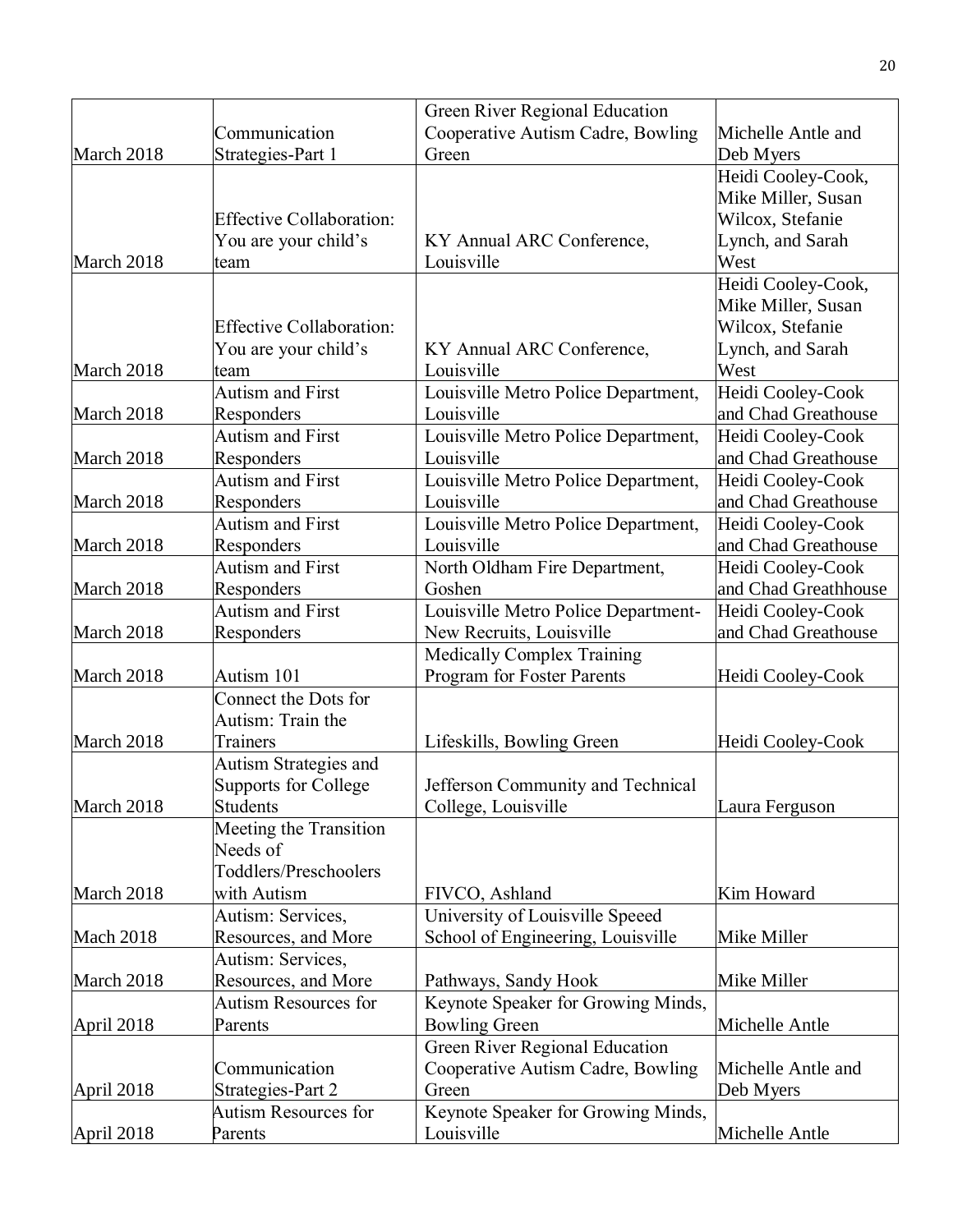|                 | <b>Autism and First</b>        | Louisville Metro Department of      | Heidi Cooley-Cook       |
|-----------------|--------------------------------|-------------------------------------|-------------------------|
| April 2018      | Responders                     | Corrections, Louisville             | and Chad Greathouse     |
|                 | <b>Autism and First</b>        | Louisville Metro Department of      | Heidi Cooley-Cook       |
| April 2018      | Responders                     | Corrections, Louisville             | and Chad Greathouse     |
|                 | <b>Autism and First</b>        | Louisville Metro Police Department, | Heidi Cooley-Cook       |
| April 2018      | Responders                     | Louisville                          | and Chad Greathouse     |
|                 | <b>Autism and First</b>        | Shepherdsville Fire Department,     | Heidi Cooley-Cook       |
| April 2018      | Responders                     | Shepherdsville                      | and Chad Greathouse     |
|                 | <b>Autism and First</b>        | Shepherdsville Fire Department,     | Heidi Cooley-Cook       |
| April 2018      | Responders                     | Shepherdsville                      | and Chad Greathouse     |
|                 | <b>Autism and First</b>        |                                     | Heidi Cooley-Cook       |
| April 2018      | Responders                     | Grayson Fire Department, Grayson    | and Chad Greathouse     |
|                 | <b>Autism and First</b>        | Central City Fire Department,       | Heidi Cooley-Cook       |
| April 2018      | Responders                     | Central City                        | and Chad Greathouse     |
|                 | <b>Sensory Processing</b>      |                                     |                         |
| April 2018      | <b>Strategies for Families</b> | PUSH Support Group, Russell         | Kim Howard              |
|                 | <b>KATC</b> and University of  |                                     | Mike Miller and         |
| April 2018      | ouisville Services             | KIDS Center, Louisville             | Amanda Able             |
|                 | Social Skills Deficits for     |                                     |                         |
|                 | <b>Twice Exceptional</b>       | Simpson County Gifted Meeting,      |                         |
| <b>May 2018</b> | <b>Students</b>                | Franklin                            | Michelle Antle          |
|                 | <b>Social Emotional</b>        |                                     |                         |
|                 | Learning in the General        | Mayfield Independent Schools,       |                         |
| <b>May 2018</b> | <b>Education Classroom</b>     | Mayfield                            | Michelle Antle          |
|                 | Autism 101 for Kentucy         | Kentucky Kingdom Employees,         |                         |
| <b>May 2018</b> | Kingdom                        | Louisville                          | Heidi Cooley-Cook       |
|                 | <b>Autism and First</b>        | Louisville Metro Police Department, | Heidi Cooley-Cook       |
| <b>May 2018</b> | Responders                     | Louisville                          | and Chad Greathouse     |
|                 | <b>Autism and First</b>        | Louisville Metro Police Department, | Heidi Cooley-Cook       |
| <b>May 2018</b> | Responders                     | Louisville                          | and Chad Greathouse     |
|                 |                                | Parents of recently children newly  | Heidi Cooley-Cook,      |
|                 | Connect the Dots for           | diagnosed with autism under the age | Sandy Hackbarth, and    |
| <b>May 2018</b> | Autism                         | of eight, Bowling Green             | <b>Shelley Shepherd</b> |
|                 | <b>Autism and First</b>        | Louisville Metro Department of      |                         |
| <b>May 2018</b> | Responders                     | Corretions, Louisville              | Heidi Cooley-Cook       |
|                 | <b>Autism and First</b>        | Louisville Metro Department of      |                         |
| <b>May 2018</b> | Responders                     | Corretions, Louisville              | Heidi Cooley-Cook       |
|                 | <b>Autism and First</b>        | Louisville Metro Department of      |                         |
| <b>May 2018</b> | Responders                     | Corretions, Louisville              | Heidi Cooley-Cook       |
|                 | <b>Autism and First</b>        | Louisville Metro Department of      |                         |
| <b>May 2018</b> | Responders                     | Corretions, Louisville              | Heidi Cooley-Cook       |
|                 |                                | Louisville Metro Department of      |                         |
|                 | <b>Autism and First</b>        | Corrections Crisis Intervention     |                         |
| <b>May 2018</b> | Responders                     | Team, Louisville                    | Heidi Cooley-Cook       |
|                 |                                | Louisville Metro Department of      |                         |
|                 | <b>Autism and First</b>        | Corrections Crisis Intervention     |                         |
| <b>May 2018</b> | Responders                     | Team, Louisville                    | Heidi Cooley-Cook       |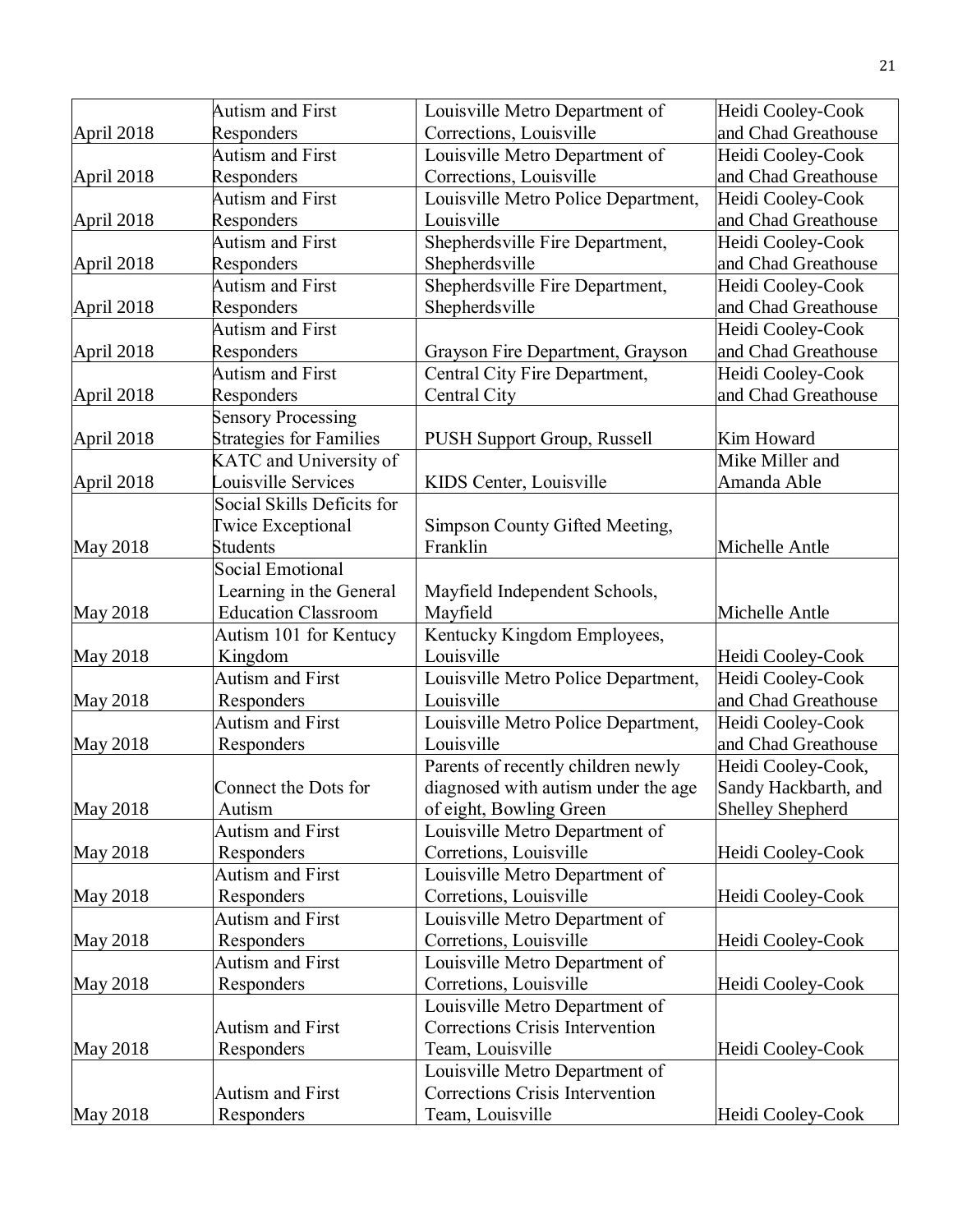|                  | <b>Autism and First</b>      | Bardstown Fire Department,             | Heidi Cooley-Cook   |
|------------------|------------------------------|----------------------------------------|---------------------|
| <b>May 2018</b>  | Responders                   | Bardstown                              | and Chad Greathouse |
| May 2018         | Autism 101                   | HANDS Academy, Lexington               | Heidi Cooley-Cook   |
|                  | <b>Autism and First</b>      | Mercer County Fire Department,         | Heidi Cooley-Cook   |
| <b>May 2018</b>  | Responders                   | Harrodsburg                            | and Chad Greathouse |
|                  | <b>Providing Sensory</b>     |                                        |                     |
|                  | Friendly Events:             |                                        | Heidi Cooley-Cook   |
|                  | Serving People on the        | Louisville Cultural Accessibility      | and Michael         |
| <b>May 2018</b>  | <b>Autism Spectrum</b>       | Association, Louisville                | DeWhatley           |
|                  | Autism: Servies,             | Sunrise Children's Services,           |                     |
| <b>May 2018</b>  | Resources, and More          | Mt. Washington                         | Mike Miller         |
|                  | <b>Evidenced Based</b>       | All general education staff in         |                     |
|                  | Practices for Students       | elementary schools in Simpson          |                     |
| June 2018        | with Autism                  | County Schools, Franklin               | Michelle Antle      |
|                  | <b>Evidenced Based</b>       |                                        |                     |
|                  | Practices for Students       |                                        |                     |
| June 2018        | with Autism                  | Ohio County Schools, Hartford          | Michelle Antle      |
|                  | <b>Ensuring Social</b>       |                                        |                     |
|                  | <b>Emotional Learning in</b> |                                        |                     |
|                  | the Early Childhood          | KY Early Childhood Institute,          |                     |
| <b>June 2018</b> | Settting                     | Louisville                             | Michelle Antle      |
|                  | Teaching Independence        |                                        |                     |
|                  | to Ensure Successful         |                                        |                     |
| June 2018        | Transitions                  | Greenbo Parent Summit, Greenup         | Michelle Antle      |
|                  | Autism 101 for Summer        | The Parklands of Floyd Fork,           |                     |
| <b>June 2018</b> | <b>Camp Counselors</b>       | Louisville                             | Heidi Cooley-Cook   |
|                  | Connect the Dots for         | Parents of recently children newly     |                     |
|                  | <b>Autism Spectrum</b>       | diagnosed with autism under the age    | Heidi Cooley-Cook   |
| June 2018        | Disorder                     | of eight, Bowling Green                | and Darcie Taggart  |
|                  | Connect the Dots for         | Parents of recently children newly     |                     |
|                  | <b>Autism Spectrum</b>       | diagnosed with autism under the age    | Heidi Cooley-Cook   |
| June 2018        | Disorder                     | of eight, Bowling Green                | and Darcie Taggart  |
|                  | Connect the Dots for         | Parents of recently children newly     |                     |
|                  | <b>Autism Spectrum</b>       | diagnosed with autism under the age    | Heidi Cooley-Cook   |
| <b>June 2018</b> | Disorder                     | of eight, Bowling Green                | and Darcie Taggart  |
|                  |                              | University of Louisville College of    |                     |
|                  | Autism 101 with              | <b>Education and Human Development</b> |                     |
|                  | Services, Resources,         | Department of Special Education,       |                     |
| June 2018        | and More                     | Louisville                             | Heidi Cooley-Cook   |
|                  | Now I see it-                | Governor's Office of Early             |                     |
|                  | Characteristics and Red      | Childhood, Early Childhood Institute,  | Heidi Cooley-Cook   |
| <b>June 2018</b> | Flags of Autism              | Louisville                             | and Mike Miller     |
|                  | <b>Autism and First</b>      | Adair County Fire Department,          |                     |
| June 2018        | Responders                   | Columbia                               | Heidi Cooley-Cook   |
|                  | <b>Autism and First</b>      |                                        |                     |
| June 2018        | Responders                   | Somerset Fire Department, Somerset     | Heidi Cooley-Cook   |
|                  | <b>Autism and First</b>      | Louisville Metro Police Department,    | Heidi Cooley-Cook   |
| <b>June 2018</b> | Responders                   | Louisville                             | and Chad Greathouse |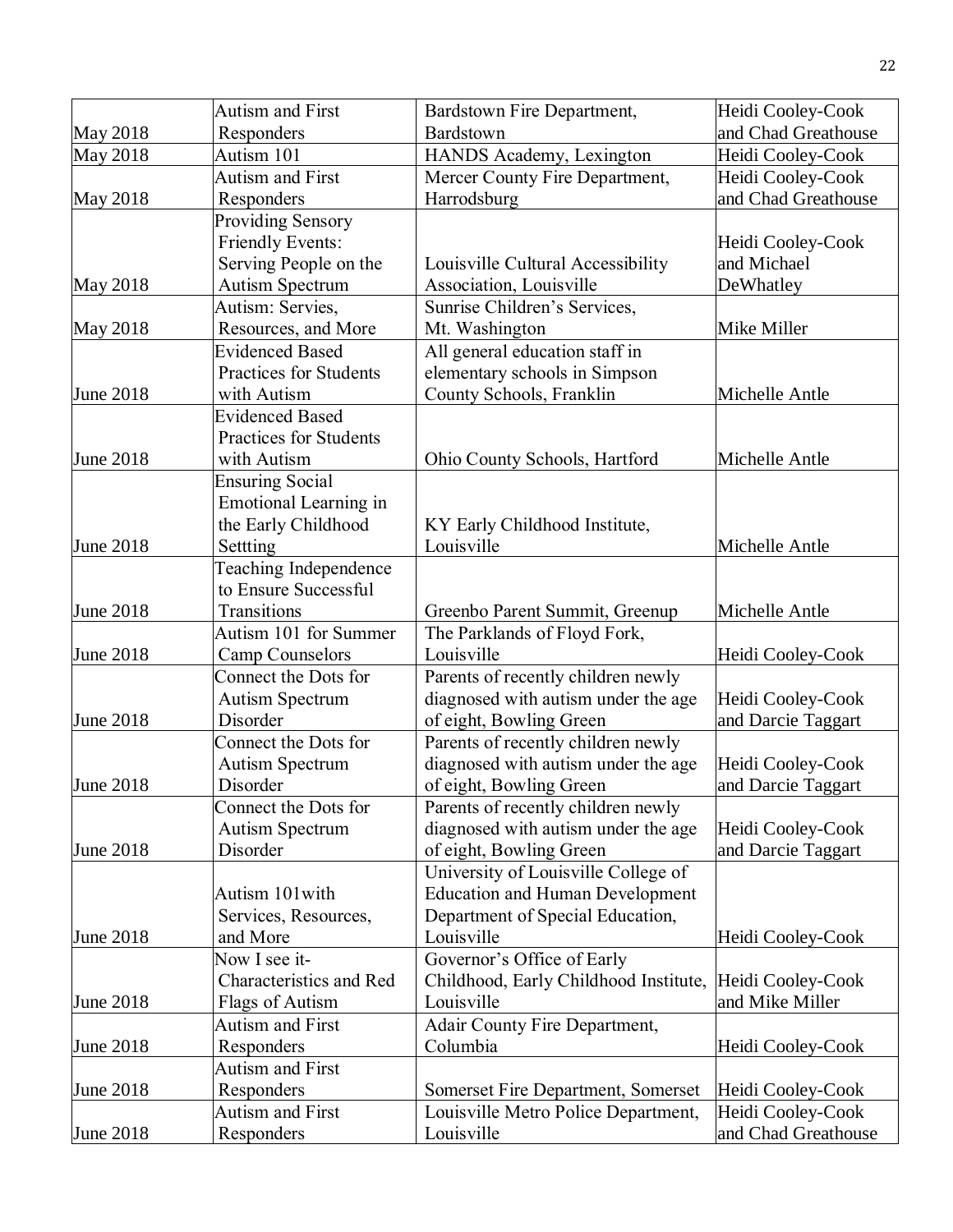|                  | Autism and First               | Louisville Metro Police Department,   | Heidi Cooley-Cook   |
|------------------|--------------------------------|---------------------------------------|---------------------|
| <b>June 2018</b> | Responders                     | Louisville                            | and Chad Greathouse |
|                  | <b>Autism and First</b>        | Louisville Metro Police Department,   | Heidi Cooley-Cook   |
| June 2018        | Responders                     | Louisville                            | and Chad Greathouse |
|                  | What's Your                    |                                       |                     |
|                  | Emergency? Supporting          |                                       |                     |
|                  | <b>Individuals with Autism</b> |                                       |                     |
|                  | in Emergency                   |                                       |                     |
| June 2018        | <b>Situations</b>              | Autism Parent Summit, Greenup         | Heidi Cooley-Cook   |
|                  | Supporting and                 |                                       |                     |
|                  | Developing Your                |                                       |                     |
|                  | Child's Self-Advocacy          |                                       | Heidi Cooley-Cook   |
| June 2018        | <b>Skills</b>                  | Autism Parent Summit, Greenup         | and Mike Miller     |
|                  | Communication                  |                                       |                     |
|                  | Stategies for Young            |                                       |                     |
| June 2018        | Learners                       | Early Childhood Institute, Louisville | Kim Howard          |
|                  |                                | KY Systems of Care Conference,        |                     |
| June 2018        | <b>Meeting Sensory Needs</b>   | Lexington                             | Kim Howard          |
|                  | Increasing                     |                                       |                     |
|                  | Communication for              | KY Systems of Care Conference,        |                     |
| June 2018        | Children with Autism           | Lexington                             | Kim Howard          |
|                  | You Are Your Child's           | Spiina Bifida Association of          |                     |
| June 2018        | <b>IEP</b> Team                | Kentucky, Louisville                  | Mike Miller         |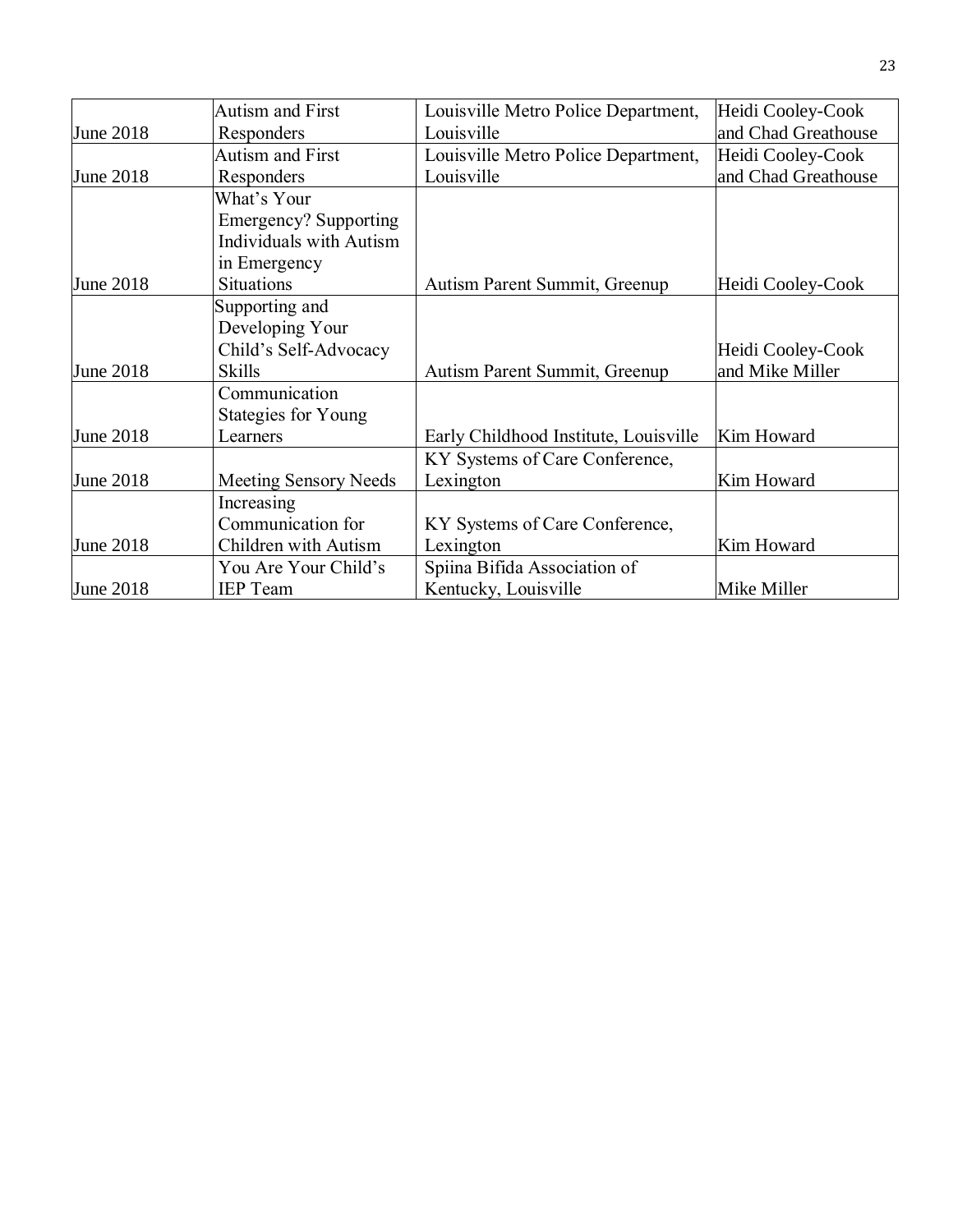# **COACHING AND SUPPORT**

Building Statewide Capacity for Educators to Improve Outcomes for Learners with ASD: Partnership with Kentucky Department of Education, Special Education Cooperatives and Local School Districts

#### **ASD Partnership Training Sites**

KATC works in collaboration with the Kentucky Department of Education's (KDE) nine Special Educational Cooperatives at all levels of operation. Cooperatives have the capacity to create and sustain change at the local level and this collaboration is essential to develop and sustain a network of professional learning, training, and coaching to educators. Building upon this relationship, KATC initiated a collaborative workgroup in 2008 to develop a proposal and was subsequently awarded a partnership with the National Professional Development Center on Autism Spectrum Disorders. The National Professional Development Center on Autism Spectrum Disorders (NPDCA on ASD), funded by the U.S. Department of Education, Office of Special Education Programs is a multi-university program that began on July 1, 2007. The center is located at three universities: The University of North Carolina, the University of Wisconsin, and the University of California.

NPDC on ASD provided professional development and technical assistance to help Kentucky promote implementation of evidence-based practices for early identification, intervention and education for children and youth with ASD. These practices should produce the best possible outcomes for families and students with ASD, spanning the age range from infancy to early adulthood (21 years). In addition, the NPDC helped Kentucky establish a problem-solving process to develop model sites demonstrating evidence-based practices for ASD and in evaluating and measuring child, family, practitioner and system-level outcomes. The purposes of the project that began in Kentucky in January 2009 were to:

- Increase the number of highly qualified personnel (particularly teachers and related practitioners) serving children and youth with ASD in Kentucky
- Establish a sustainable system of professional development in evidence-based practices in ASD
- Provide technical assistance support for early childhood practitioners, educational leaders, teachers and school-based personnel
- Establish training site where pre-service and in-service professionals can observe the implementation of evidence-based practices

During 2017-2018 school year, KATC collaborated with 9 special educational cooperatives to provide intensive training and technical assistance for 7 district team and 29 school teams. School and district personnel participate in comprehensive training regarding the implementation of evidence-based practices to teach students with autism. Many more schools apply than KATC has the capacity to serve. KATC Field Training Coordinators (FTC) are assigned to the schools within a specific region, provide the comprehensive trainings, visit each classroom a minimum of 1 time monthly, and provide ongoing technical assistance to the school staff

#### **Evidence-Based Practices: The Foundation**

While many interventions for autism exist, only some have been shown to be effective through scientific research. Interventions that researchers have shown to be effective are called evidence-based practices. Several groups have sought to identify evidence-based practices for autism treatment (National Professional Development Center on Autism-NPDC on ASD, National Autism Center-NAC), The groups' findings overlap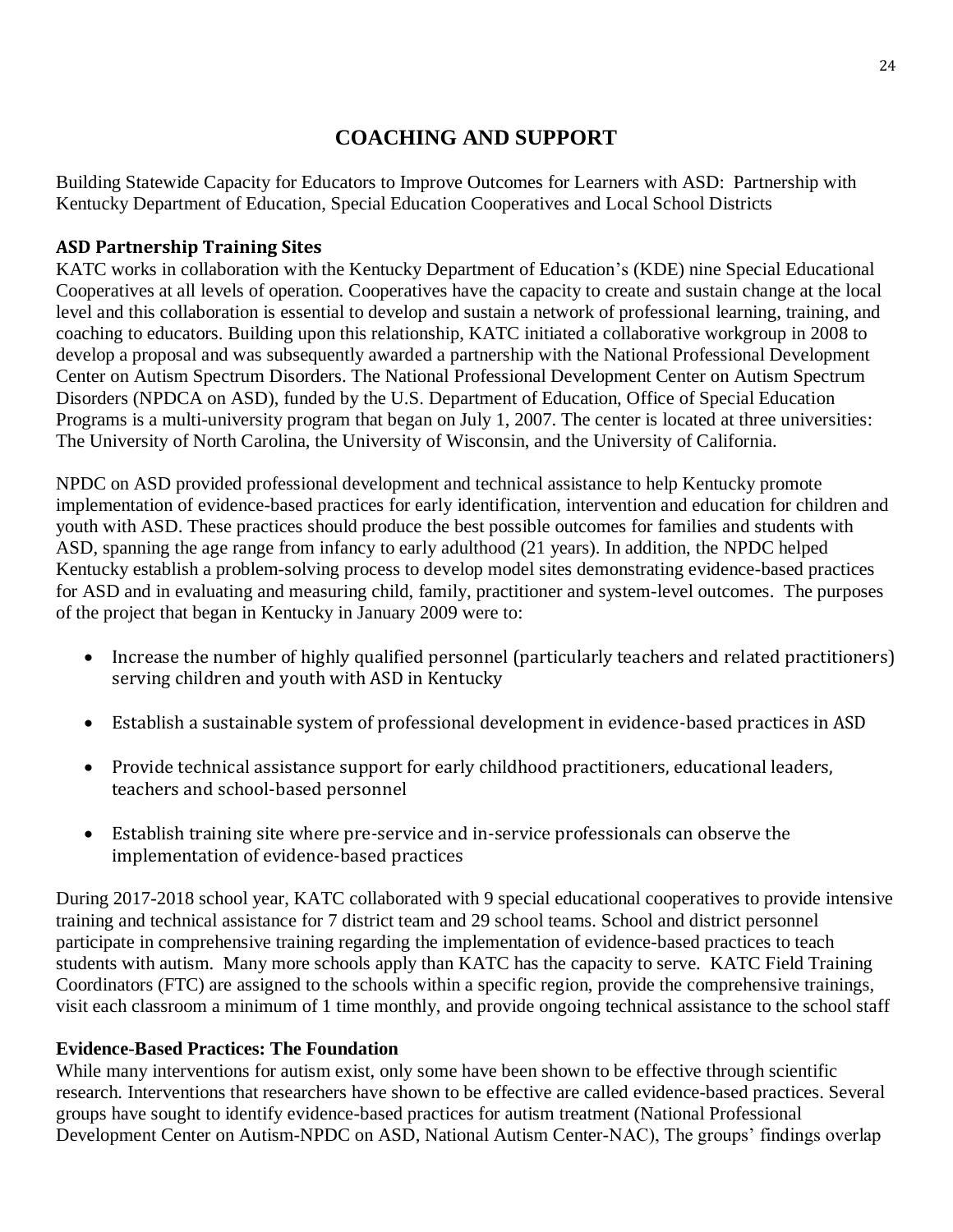significantly and the KATC draws on interventions identified across organizations. One group, the NPDC on ASD, uses rigorous criteria to determine whether a practice is evidence-based. Currently, the Center has identified 27 evidence-based practices. Please note that every identified practice is not necessarily appropriate for every learner. Practices are most effective when carefully matched to a learner's specific needs and characteristics.

To date, the NPDC on ASD has identified 27 practices that meet the above criteria for evidence-based practices for children and youth with autism spectrum disorders. They continue to review the literature for practices that meet their definition. This list was updated by the NPDC in 2014 from 24 evidence-based practices to 27. The practices are

- 1. Antecedent-Based Interventions (ABI)
- 2. Cognitive Behavioral Intervention
- 3. Differential Reinforcement
- 4. Discrete Trial Training
- 5. Exercise
- 6. Extinction
- 7. Functional Behavior Assessment
- 8. Functional Communication Training
- 9. Modeling
- 10.Naturalistic Intervention
- 11. Parent-Implemented Interventions
- 12. Peer-Mediated Instruction and Intervention
- 13. Picture Exchange Communication System (PECS)
- 14. Pivotal Response Training
- 15. Prompting
- 16. Reinforcement
- 17. Response Interruption/Redirection
- 18.Scripting
- 19.Self-Management
- 20.Social Narratives
- 21.Speech Generating Devices/VOCA
- 22.Structured Play Group
- 23. Task Analysis
- 24. Technology-aided Instruction
- 25. Time Delay
- 26. Video Modeling
- 27. Visual Supports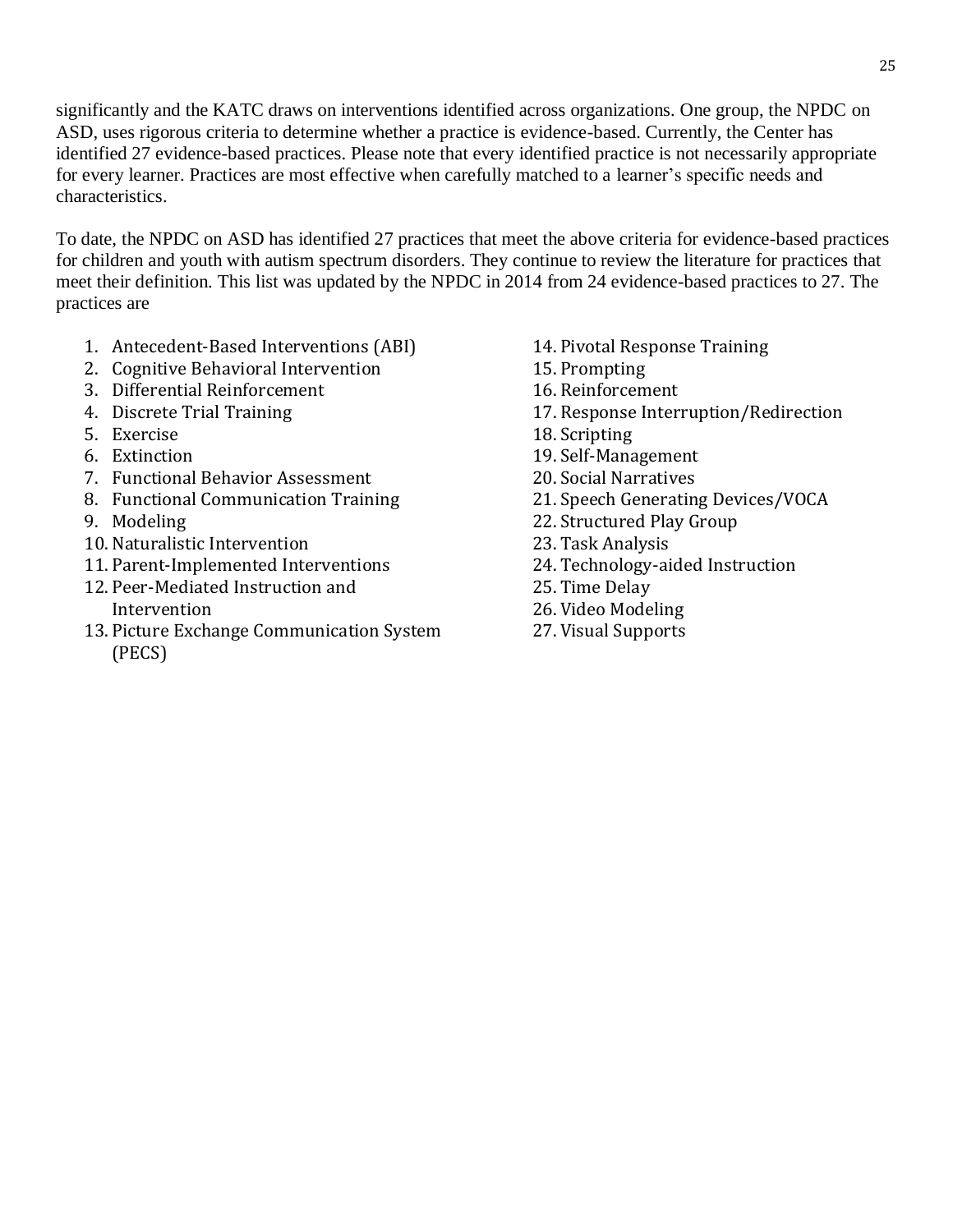# **OVERVIEW OF TRAINING SITE PROCESS:**



**Tools developed by the KATC to facilitate technical assistance process for training sites**.

#### **1) Autism and Low-Incidence Classroom Observation Tool (ALCOT)**

The Autism Classroom Observation Tool (A-COT) was created by the KATC, under the direction of Dr. Robert Pennington, prior to the 2011-2012 school year and updated in 2012-2013 to include the assessment of general education settings. This tool has since undergone revision and in now entitled, Autism and Low-Incidence Observation Tool . The tool is used to gather program information during the first site visit through direct observation, record review, and interview. The checklist will be completed by KATC staff and discussed with teams at the beginning and end of the school year. The information gathered will help training site teams to collectively determine program goals to target during the year.

#### **2) Autism and Low-Incidence Classroom Observation Tool Self-Assessment (ALCOT-SA)**

This version of the ALCOT is completed by the school team during the summer training and will reflect their perspective of their strengths and challenges. This completed tool will be used in connection with the completed ALCOT to determine program goals and guide professional growth throughout the year. After this year of training and technical assistance, the ALCOT is re-administered to determine progress as compared to the baseline data.

#### **Special Education Cooperatives**

- [Central Kentucky Educational Cooperative](http://www.cksec.org/) (CKEC)
- [Green River Regional Educational Cooperative](http://www.grrec.ky.gov/) (GRREC)
- Jefferson County Exceptional Child Education Services (JCPS)
- [Kentucky Educational Development Corporation](http://www.bigeastcoop.org/Pages/Default.aspx) (KEDC)
- [Kentucky Valley Educational Cooperative](http://www.kentuckyvalley.org/test/c_Index_5_English.htm) (KVEC)
- [Northern Kentucky Cooperative for Educational Services](http://www.nkces.org/school_home.aspx?schoolID=2) (NKECS)
- [Ohio Valley Educational Cooperative](http://www.ovec.org/)
- [Southeast/Southcentral Education Cooperative](http://www.sesccoop.org/) (SESC)
- [West Kentucky Educational Cooperative](http://wkec.org/dev/) (WKEC)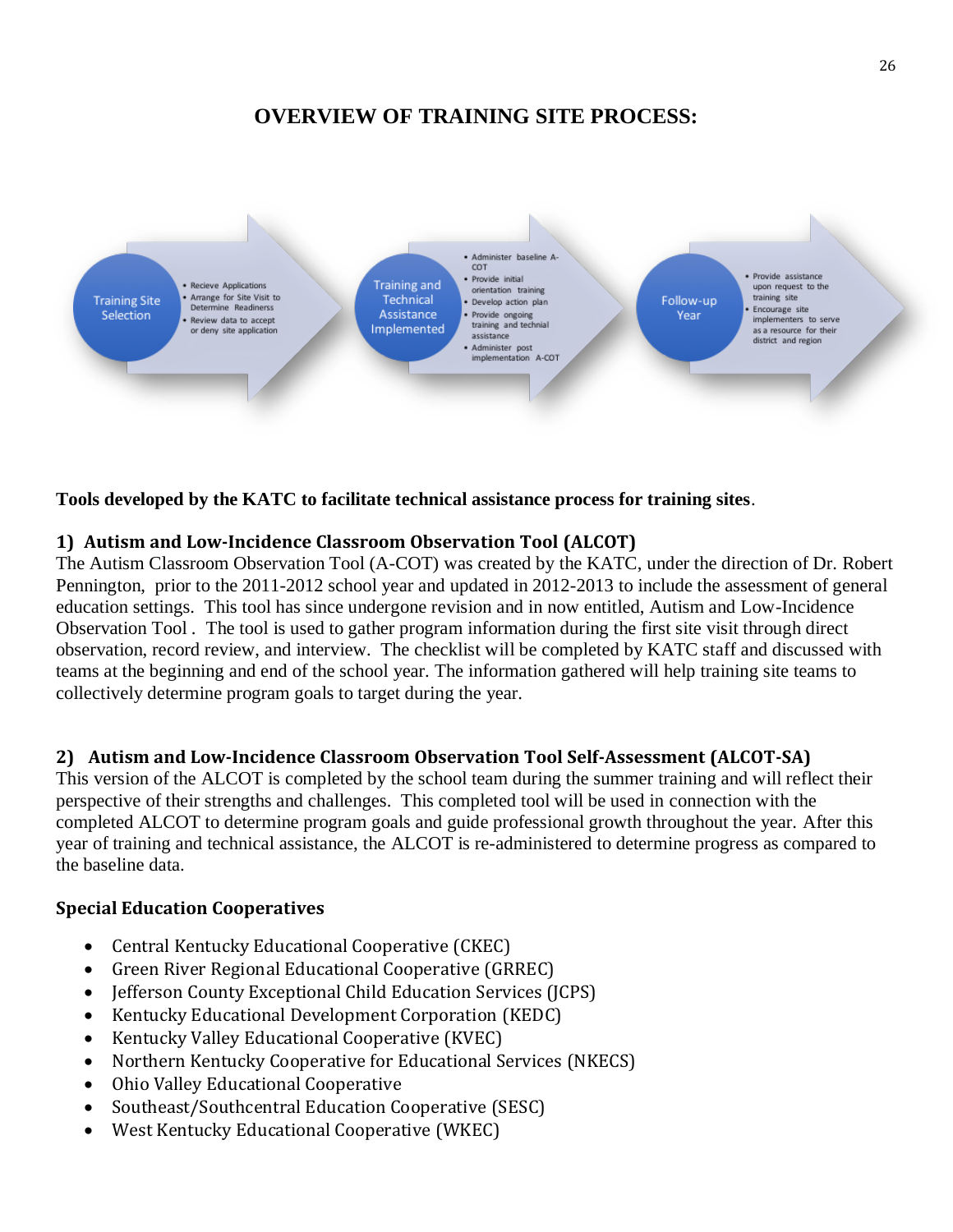| <b>School</b>                     | <b>District</b>  | Coop<br><b>Region</b> |
|-----------------------------------|------------------|-----------------------|
| Ockerman Middle School<br>1.      | Boone Co.        | <b>NKEC</b>           |
| New Haven Elem School<br>2.       | Boone Co.        | <b>NKEC</b>           |
| 3.<br>Bracken Co High School      | Bracken Co.      | <b>NKEC</b>           |
| Lebanon Junction Elem.<br>4.      | Bullitt Co.      | <b>OVEC</b>           |
| 5.<br>Zoneton Middle School       | Bullitt Co.      | <b>OVEC</b>           |
| North Butler Elem School<br>6.    | Butler Co.       | <b>GRREC</b>          |
| 7.<br>Conkwright Elem School      | Clark Co.        | <b>CKEC</b>           |
| Albany Elem School<br>8.          | Clinton Co.      | <b>GRREC</b>          |
| 9.<br>Hopkinsville Elem. School   | Christian Co.    | <b>WKEC</b>           |
| 10. Cumberland County Elem School | Cumberland Co.   | <b>GRREC</b>          |
| 11. Miles Elem. School            | Erlanger-Elsmere | <b>NKEC</b>           |
| 12. Lindeman Elem. School         | Erlanger-Elsmere | <b>NKEC</b>           |
| 13. Tichenor Middle School        | Erlanger-Elsmere | <b>NKEC</b>           |
| 14. McKell Elem School            | Greenup Co.      | <b>SESC</b>           |
| 15. Hillsboro Preschool           | Fleming Co.      | KEDC                  |
| 16. Evarts Elem School            | Harlan Co.       | <b>SESC</b>           |
| 17. Henron Lone Oak Preschool     | McCracken Co.    | <b>WKEC</b>           |
| 18. Henron Lone Oak Elem School   | MCCracken Co.    | <b>WKEC</b>           |
| 19. Whitley City Elem School      | McCreary Co.     | <b>SESC</b>           |
| 20. Menifee K-8 School            | Menifee Co.      | <b>GRREC</b>          |
| 21. Foster Heights Elem School    | Nelson Co.       | <b>CKEC</b>           |
| 22. Mt. Verson Elem School        | Rockcastle Co.   | <b>SESC</b>           |
| 23. Royal Spring Middle School    | Nelson Co.       | <b>CKEC</b>           |
| 24. Jody Richards Elem School     | Warren Co.       | <b>GRREC</b>          |
| 25. Centerfield Elem. School      | Oldham Co.       | <b>OVEC</b>           |
| 26. Harmony Elem. School          | Oldham Co.       | <b>OVEC</b>           |
| 27. Kenwood Elem. School          | Oldham Co.       | OVEC                  |
| 28. North Park Preschool          | Hardin Co.       | <b>GRREC</b>          |
| 29. Albany Elem School            | Clinton Co.      | <b>GRREC</b>          |

#### **2017-18 KATC SUPPORT TO SCHOOLS IMPLEMENTING ASD PARTNERSHIP TRAINING SITES**

| <b>DISTRICT LEVEL</b> | <b>COUNTY</b> | <b>COOP REGION</b> |
|-----------------------|---------------|--------------------|
| 30. Bardstown Ind.    | <b>Nelson</b> | <b>CKEC</b>        |
| 31. Barren County     | Barren        | <b>GRREC</b>       |
| 32. Calloway County   | Calloway      | <b>WKEC</b>        |
| 33. Carroll County    | Carroll       | <b>OVEC</b>        |
| 34. Fleming County    | Fleming       | <b>KEDC</b>        |
| 35. Franklin County   | Franklin      | <b>OVEC</b>        |
| 36. Henderson County  | Henderson     | <b>WKEC</b>        |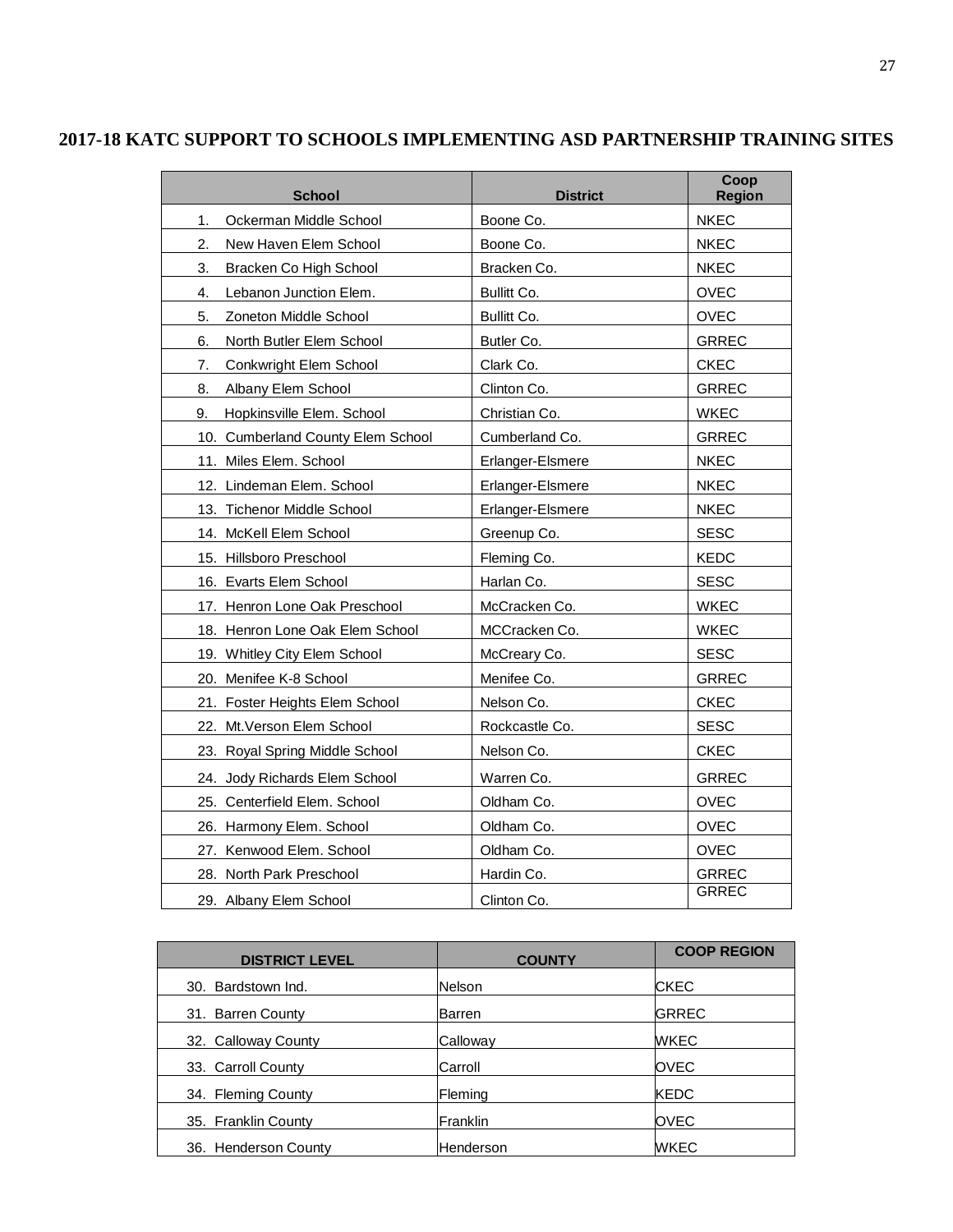| 37. Jessamine County | Jessamine     | <b>CKEC</b>  |  |
|----------------------|---------------|--------------|--|
| 38. Logan County     | Logan         | <b>GRREC</b> |  |
| 39. Madison County   | Madison       | <b>SESC</b>  |  |
| 40. Marion County    | <b>Marion</b> | <b>CKEC</b>  |  |
| 41. Perry County     | Perry         | <b>KVEC</b>  |  |
| 42. Pike County      | Pike          | <b>KVEC</b>  |  |

Prior the start of the school year, teams participating in the problem-solving process participated in a specialized Summer Institute to orient the teams to the process and evidence-based practices.

#### **Autism Cadre**

In partnership with Kentucky Department of Education and 9 special educational cooperatives, training and coaching in evidenced-based practices for individuals with autism are trained for local school personnel. Special education cooperatives customize the trainings based on the needs of the school personnel in their respective regions. These trainings are an ongoing follow-up and support to the 164 State school districts in the 9 special education cooperatives that training more than 681 professionals at the inception of this initiative**.**

In spring of 2009 the Kentucky Department of Education (KDE) and the Kentucky Autism Training Center (KATC) partnered to establish a statewide autism cadre of approximately 681 members to forward the following goals:

- Provide ongoing training to district level staff on evidence-based practices for students with ASD so that they could provide training at the district level.
- Establish networks of support between professionals from different districts and special education cooperative regions.
- Establish local problem-solving teams at the district level across Kentucky.

#### **Partnership**

Kentucky is divided into 9 special education cooperative regions. Complex needs consultants provide technical assistance in each region. KATC works with the complex needs consultants to drive the ASD cadre; the consultants already met several times a year to drive other state initiatives (e.g., alternative assessment, new teacher training). At the district level, representatives from 95% of local districts were identified by the director of special education based on an application process developed by KDE. Participants were selected based on their ability to translate cadre training material back to the local district. Cadre members represent a myriad of roles within a school district: Speech Language Pathologists, Occupational Therapists, General Education Teachers, Special Education Teachers, Directors of Special Educations, Early Childhood Diagnosticians, Psychologists, Autism Specialists, Consultants, and Pre-school Teachers.

#### **Process**

KATC develops quarterly training materials to be given to the special education co-op consultants. Consultants were grouped into super clusters, containing three to four co-op regions. Super clusters met to clarify content and share resources for training; in some instances, consultants provided cross cooperative trainings. KATC attended these meetings in-person or via Skype to clarify training materials upon request. After review of the materials the cooperative consultants delivered a 6-hour training to the district level professionals. Participants received 4 trainings each year for a total of 24 hours of professional development.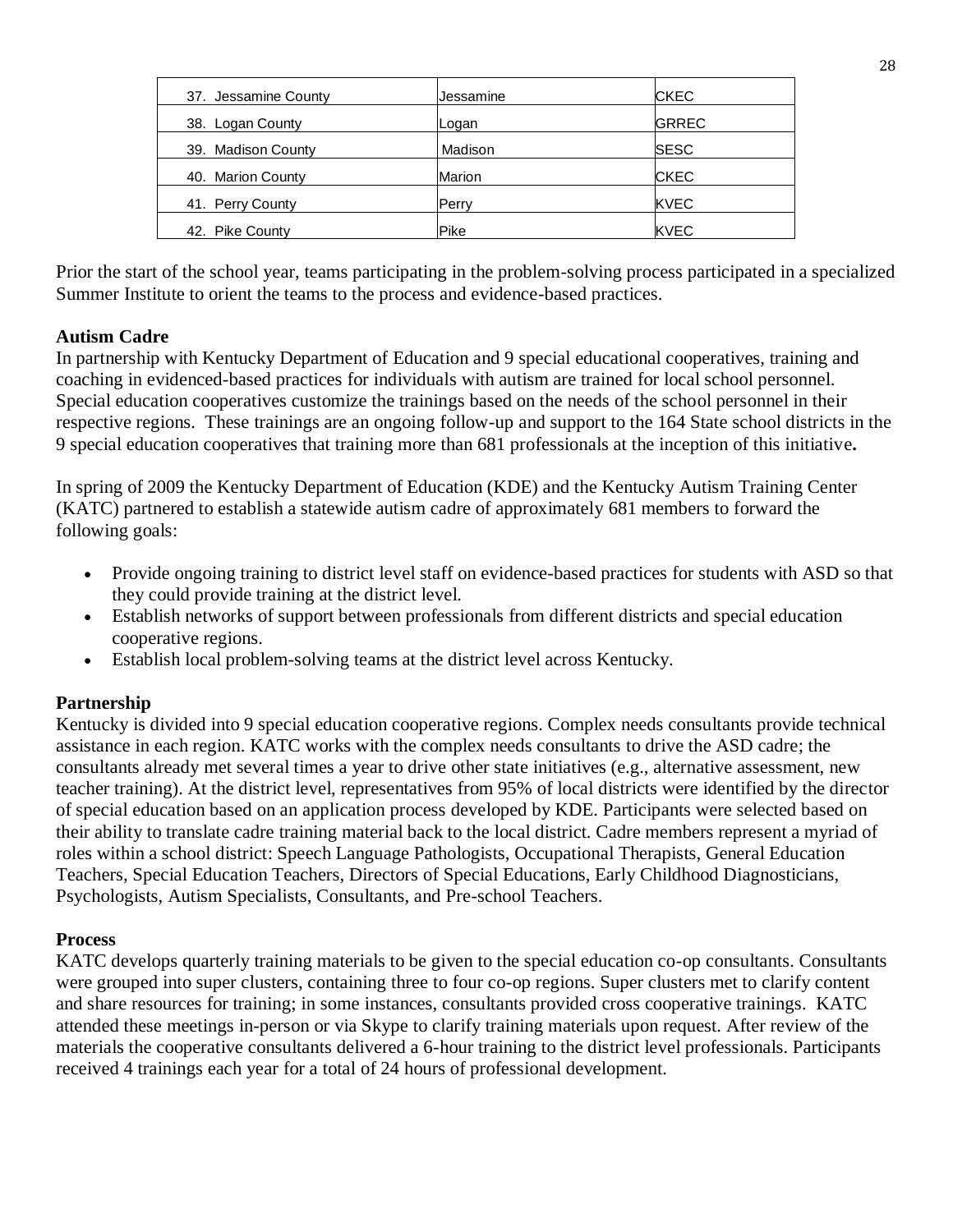#### **Content**

KATC developed quarterly training materials (e.g. PowerPoint, group activities, video examples). Topics included: Applied Behavior Analysis, Generalization, Communication. Complex needs consultants were able to add supplementary materials but were asked not to change the KATC slides to maintain the integrity of the training materials.

| <b>Session</b> | <b>Content</b>                                                  |
|----------------|-----------------------------------------------------------------|
| Module 1       | Project Overview, ASD characteristics                           |
| Module 2       | <b>Functional Behavior Assessment and Preference Assessment</b> |
| Module 3       | <b>Behavioral Intervention</b>                                  |
| Module 4       | Systematic Instruction 1                                        |
| Module 5       | Systematic Instruction 2                                        |
| Module 6       | <b>Communication Instruction 1</b>                              |
| Module 7       | Communication Instruction 2                                     |
| Module 8       | Asperger Syndrome, Intro to Problem Solving                     |
| Module 9       | Social Skills                                                   |
| Module 10      | <b>Environmental Arrangement</b>                                |
| Module 11      | Social Skills Part II                                           |
| Module 12      | Coaching and Problem Solving                                    |
|                |                                                                 |

#### **Feedback from Cadre Members**

*Great job presenting this information. It was obvious that you know the evidence-based practices and how to implement them in the school setting.* 

*I am so greatful to have strategies that I can take to my classroom and implement immediately.* 

*I hate to think what I would be doing in my classroom if I did not have the training from KATC and the Special Education Cooperative.* 

#### **District Highlights**

Several districts have reported that cadre members have conducted trainings at the local district level. Districts have reported developing local problem-solving teams and using cadre members to address district challenges associated with meeting the needs of students with ASD. Superintendents and principals continue to report that training they once had to secure from outside their district has been replaced by their own district personnel learning the skills they need to better support the needs of their students with ASD.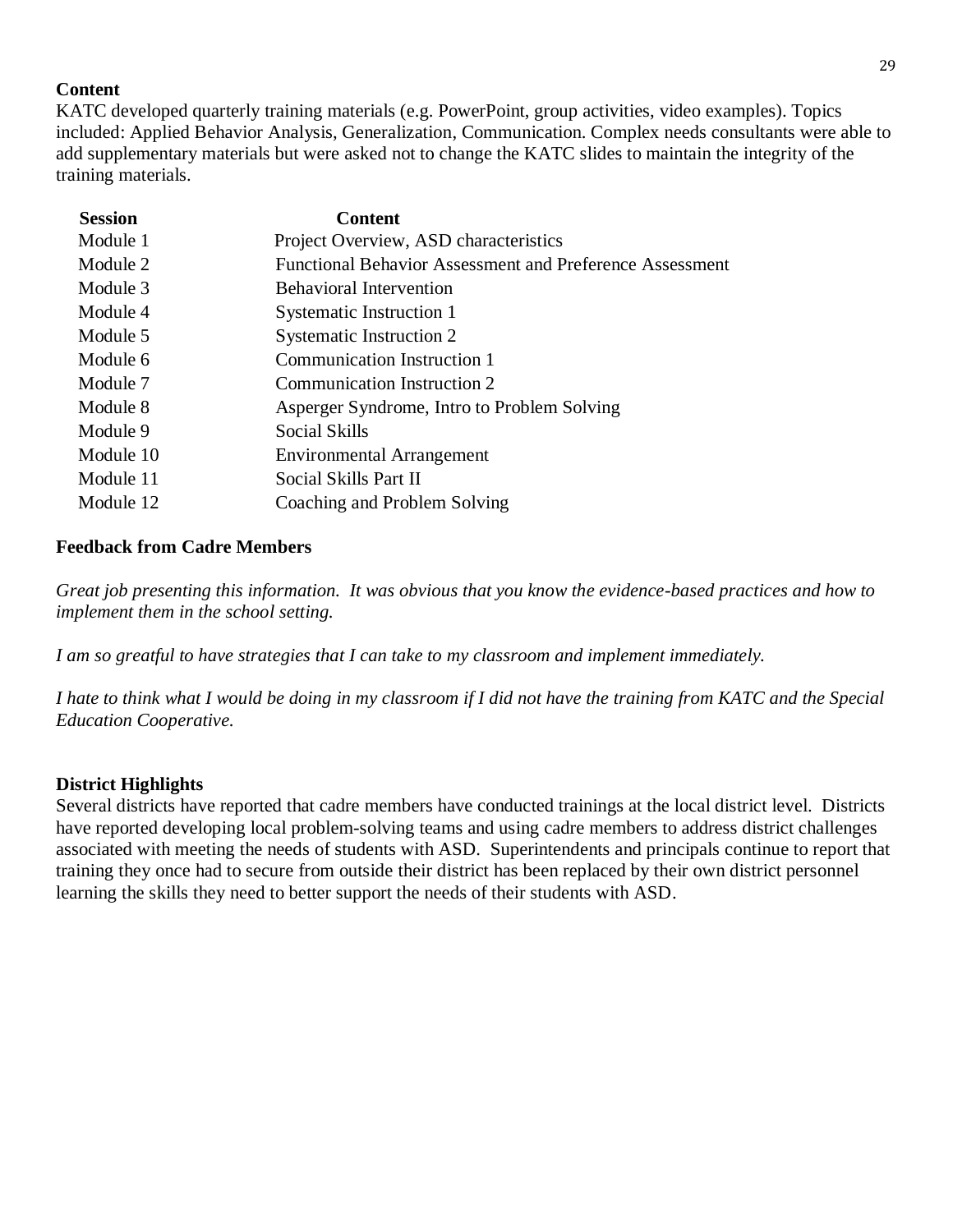# **2017-18 KATC STAFF**

- R. Larry Taylor, Executive Director
- Michelle Antle, Field Training Coordinator
- Heidi Cooley-Cook, Family Field Training Coordinator
- Laura Ferguson, Field Training Coordinator
- Diandre Glover-Thomas, M.A., Program Coordinator
- Kim Howard, Field Training Coordinator,
- Mike Miller, Field Training Coordinator